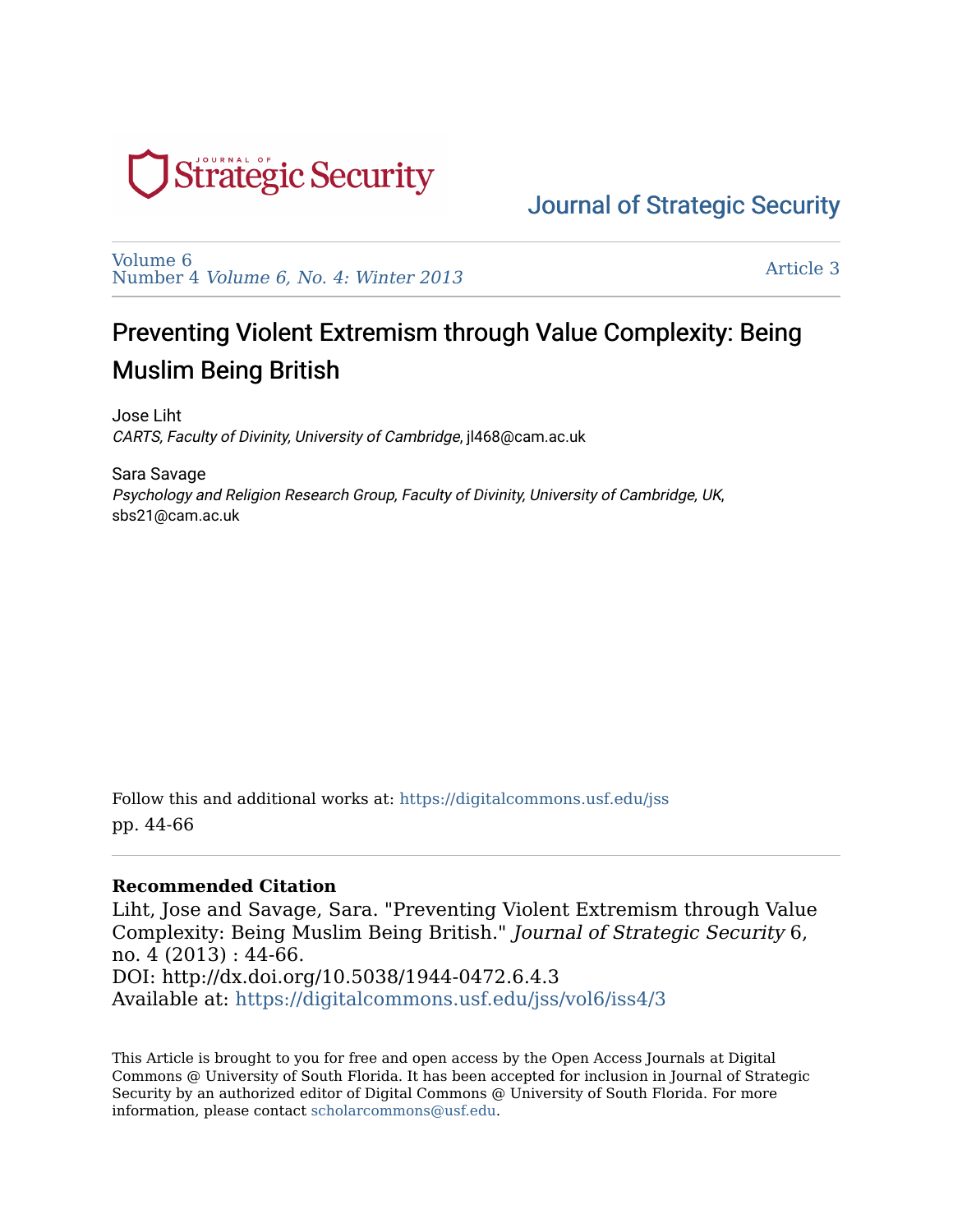# **Preventing Violent Extremism through Value Complexity: Being Muslim Being British**

#### Abstract

This article reports on an intervention designed to prevent violent extremism in young UK Muslims, and provides an empirical assessment of its effectiveness. The course was designed to expose participants to the multiplicity of value priorities that influential Muslims embody, and to structure group activities that allow participants to explore all value positions on issues central to radical Islamist discourse, free from criticism or social pressure. The intervention, a 16 contact hour course using films and group activities that enables participants to problem solve according to a broad array of their own values, was pre and post tested with 81 young Muslims (mean age 19.48; SD=2.14) across seven pilot groups around the UK. As hypothesised, value spread and integrative complexity increased significantly by the end of the course in group discussions, and in written responses to moral dilemmas, conflict resolution style shifted towards collaboration and compromise.

#### Acknowledgements

Thanks to Dr Ryan Williams for pre and post-test data gathering, Taylor Burns for data entering services, Anjum Khan for expertise in facilitation and in the field of prevention, Dr Eolene Boyd-MacMillan for continued development and input into the pedagogy, and Dr Fraser Watts for his support as Director of the Psychology and Religion Research Group.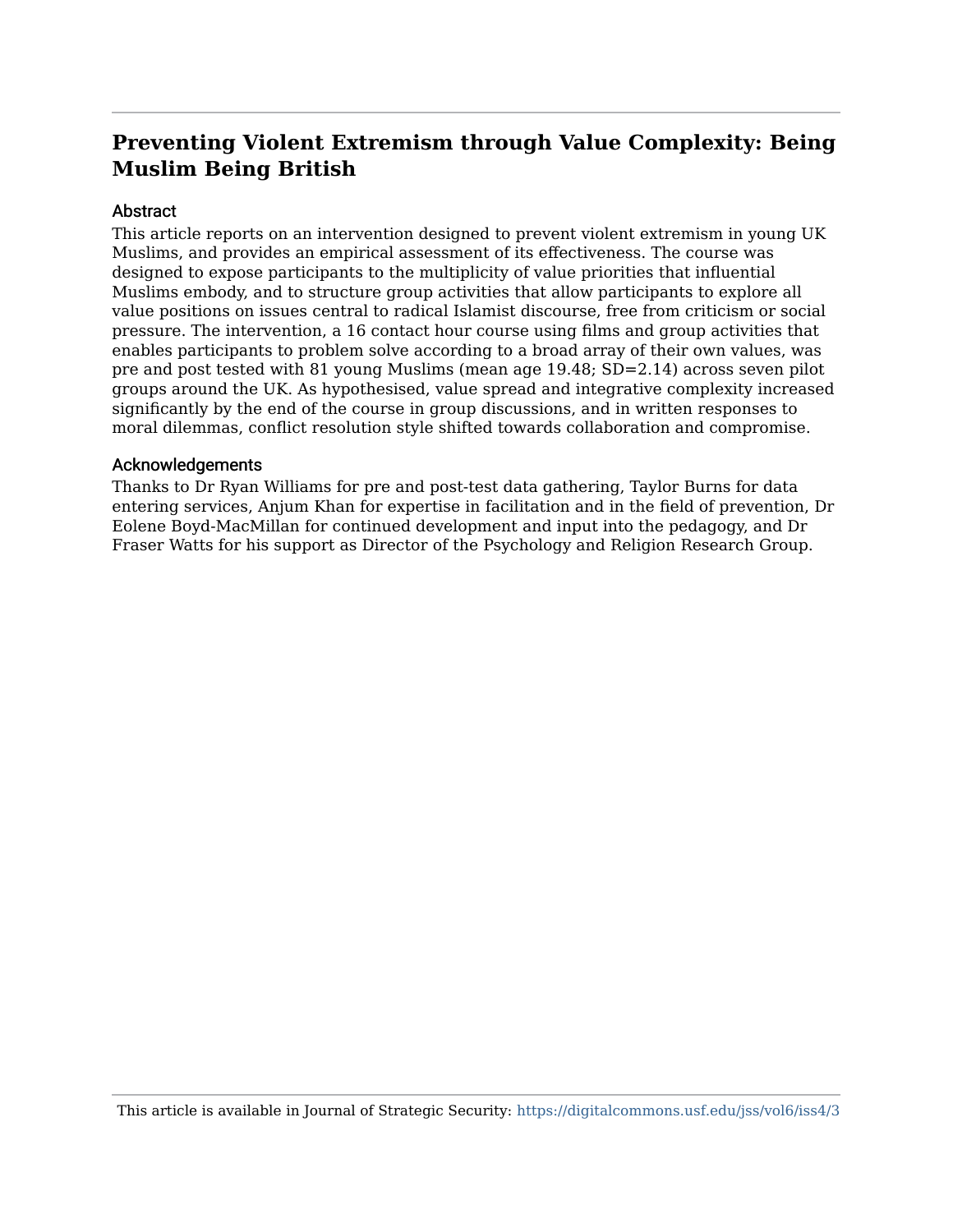# **Introduction**

The value complexity prevention method addresses radicalization and involvement in violent extremism (RIVE) in the United Kingdom (UK) by enabling participants to maximize a wider range of their own values as a means to increase their complexity of thinking about issues of potential cleavage between Muslim and British/western identities. The argument we marshal below is that increasing the complexity with which people think about the issues that other radicalizers exploit, serves to reduce vulnerability to the messages of extremism as a broad-based form of primary prevention.

Primary prevention of social problems such as RIVE is aimed at the widest relevant population (not all of whom show signs of the disorder) with the aim of increasing resilience and social support while decreasing vulnerability and stressors, in order to reduce the prevalence of the social problem.1 Secondary prevention of RIVE, in contrast, has a tighter focus. It focuses on early diagnosis, or referral and treatment when signs of the disorder become evident, for example, when someone with a radical opinion shows signs of transitioning toward extremist violence. The UK's multi-agency referral program, known as Channel, is a good example of secondary prevention.2 Tertiary prevention applies to an even smaller subset where the disorder is in an advanced state, for example, through work in prisons with those detained on terrorism related charges. Tertiary and secondary prevention share in common a focus on what will inhibit transition from radical opinion to violent actions. McCauley's Two Pyramid Model is a much-cited model for researching what promotes or inhibits a transition from radical opinion to violent actions.3 This model identifies 250 key transition points between the holding of radical opinion (the Opinion Pyramid) and taking action (the Action Pyramid). No determinism is implied; individuals can move from one level to another, between pyramids, in any direction motivated by their experience of interventions (that inhibit progression) and activations (that catalyse progression towards violence). The model is embedded in a wider political, social, and economic context that also modifies or intensifies the impact of interventions and activations. The social context is itself tiered, comprising wider society with its socially shared worldview, sacred values, grand narratives and culturally defined degrees of individualism versus collectivism.4 This admirably multivariate model for pinpointing a plethora of transitions to violence illustrates the challenge of secondary/tertiary prevention of RIVE: there is no single pathway towards violent actions.5

Primary prevention has the advantage here of being able to be successful in the absence of complete understanding of pathways to violence. For example, in the latter part of the 19th

<sup>&</sup>lt;sup>1</sup> Bloom, Martin, *Primary Prevention* (Thousand Oaks: Sage Publications, Inc, 1996); Jose Liht, Sara Savage, and Rayan J. Williams, "Being Muslim being British: A Multi-Media Educational Resource for Young Muslims," in George Joffe (ed), *Islamist Radicalisation in Europe and the Middle East: Reassessing the Causes of Terrorism* (London: I. B. Tauris, 2013).<br><sup>2</sup> Home Office, "Channel: Protecting Vulne

Home Office, "Channel: Protecting Vulnerable People from Being Drawn into Terrorism," ed. Home Office (London: HM Government, 2011).

<sup>3</sup> C. McCauley and S. Moskalenko, "Mechanisms of Political Radicalization: Pathways Toward Terrorism," *Terrorism and Political Violence* 20 (2008); C. McCauley and S. Moskalenko, "Individual and Group Mechanisms of Radicalization," *Current Multi-Disciplinary Perspectives on Root Causes, the Role of Ideology, and Programs for Counter Radicalisation and Disengagement* (2010).

<sup>&</sup>lt;sup>4</sup> H. R. Markus and S. Kitayama, "Culture and the Self: Implications for Cognition, Emotion, and Motivation," *Psychological Review* 98 (1991).

<sup>&</sup>lt;sup>5</sup> Horgan, John, Walking Away from Terrorism: Accounts of Disengagement from Radical and Extremist Movements (London: Routledge, 2009).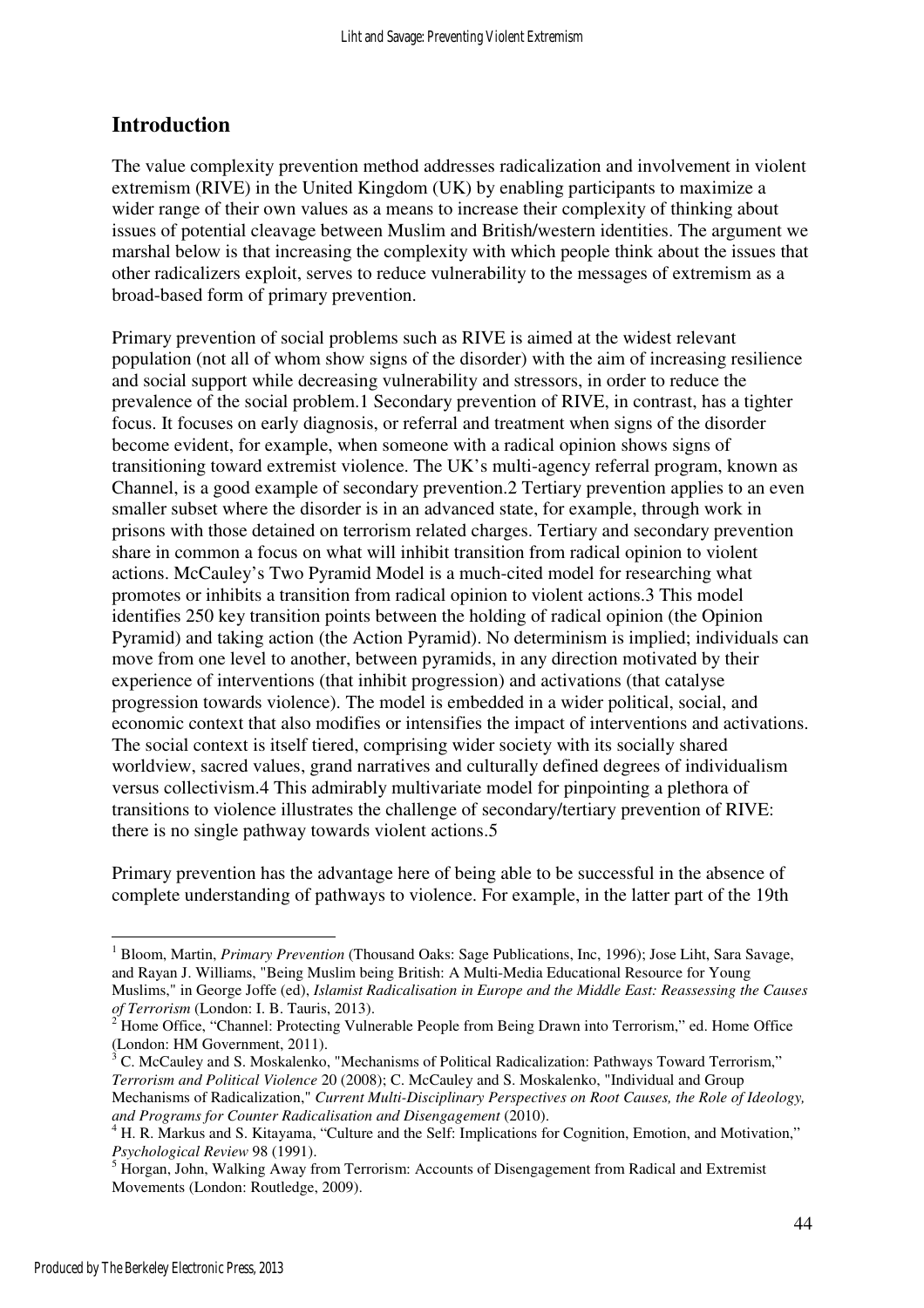century, primary prevention successfully contained the spread of infectious diseases as people took measures that were seen to work, yet without complete knowledge of germ theory.6 With primary prevention, doing something strategic to interrupt a pernicious cycle (and then evaluating the outcomes of that intervention) is a step forward, without having to identify the exact pathway for a given individual. The best available account of a social problem improves and focuses prevention efforts when empirically evaluated for effectiveness. This feeds into its further conceptualization and evaluation. In this way, this intervention can make a contribution to the overall map of RIVE prevention.

In the UK, community-based primary prevention initiatives (such as those seeking to counter extremist ideologies, provide cautionary tales about extremism, promote moderate Muslim voices, mentors and networks, develop awareness of the victims of extremism, or empower people to address grievances through social and political engagement) have been criticised for their broad-brush approach that might appear to target the whole of the Muslim community, as well as for their lack of empirical evidence for effectiveness. In this article's approach an attempt is made to address both these problems. Rather than focusing on the *content* of ideology or beliefs particular to a community, the focus is on the *structure* of thinking - a cognitive construct that is precise and measureable, while being applicable to a range of extremisms or inter-group conflicts.

This approach is inspired by Isaiah Berlin who posits that human values (e.g. freedom, equality, security, achievement, tradition, etc.) are all equally important and desirable. Values motivate behavior, they organize cultural identity and bring significance to human life.<sup>7</sup> Yet, due to limited resources or cultural constraints, individuals have to make choices: they often have to prioritize one value over the other, as any life context makes it extremely difficult to maximize all human values equally. Differences in value hierarchies between individuals and groups can be a source of conflict, unless people are able to perceive some validity in the different value priorities of others, even if they don't coincide with those they have chosen for themselves.

A number of researchers suggest that the wider context for RIVE is the increased interpenetration of cultures arising from globalization.<sup>8</sup> This increases the likelihood of conflict as groups with differing value hierarchies come into ever closer contact, leading to uncertainty about identity and behavioral norms, particularly amongst young people whose developmental task is to find answers to these questions. In a response to perceived threats to values, groups can retrench to poloarized, value monist position. Clashes between value hierarchies affects 'host culture' young people in the UK, as well as immigrant groups with more traditional value hierarchies, with one extremism pitted symbiotically against another extremism, as in the right wing English Defence League mobilizing against radical Islamists. In these cases, self-definitional uncertainty is strongly associated with wanting to identify with groups that are highly orthodox, simple and consensual. This is what extremist groups offer. Groups with clear value hierarchies become attractive as they provide certainty and resolve the ambivalence of competing values in the globalized condition. They do this

<sup>&</sup>lt;sup>6</sup> Caplan, Gerald, *Principles of Preventive Psychiatry* (London: Tavistock, 1964).<br><sup>7</sup> Berlin, Isaiah, *The Crooked Timber of Humanity* (London: John Murray, 1990).

<sup>8</sup> Inglehart, Ronald and Christian Welzel, *Modernization, Cultural Change, and Democracy: The Human Development Sequence* (Cambridge: Cambridge University Press, 2005).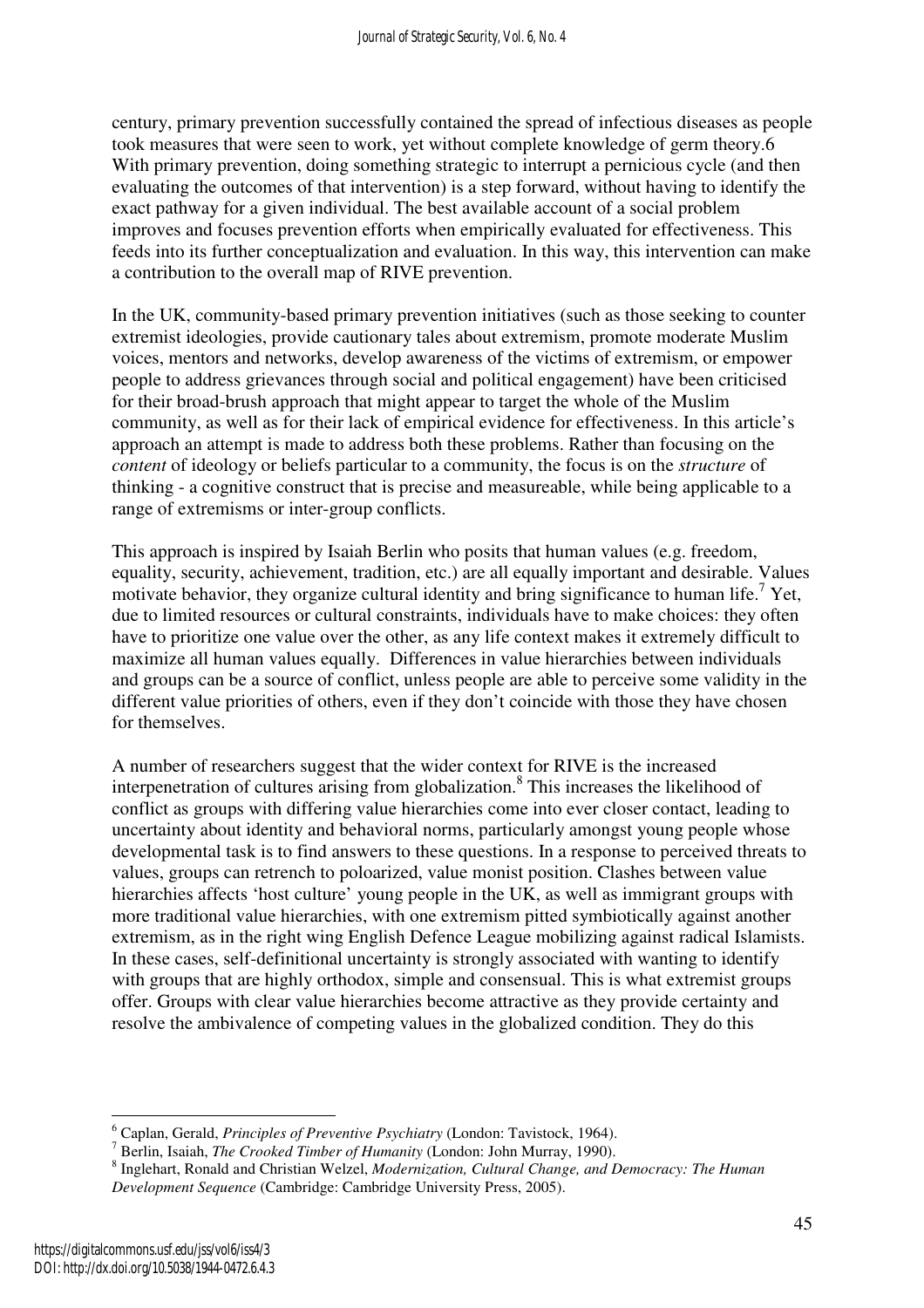through eschewing value complexity and providing simple, black and white solutions to a complex world.<sup>9</sup>

Threat to important values seems to be involved in a range of extremist discourses. Islamist, right wing, animal rights groups and various fundamentalisms can be understood as a defence against the erosion of their cultural/ religious group's value hierarchies.<sup>10</sup> Such discourses are structured to prevent value trade-offs by emphasizing one moral value to the exclusion of any other values, particularly in regard to values that define group identity.<sup>11</sup> Whether religious or secular, extremist discourse usually emphsizes one moral value (such as justice for the oppressed or communalism) in regard to an issue to the exclusion of all other values (such as liberty or individualism). This focus on one single value (per issue) reduces the perceived complexity of the social world. Such a move pits the in-group and their most important value against the out-group and their most important value, maximizing in-group coherence and marshalling unified action.<sup>12</sup>

It is well documented that the inability to make trade-offs between competing values results in low complexity reasoning.<sup>13</sup> Low complexity reasoning often leads to conflict (even violent conflict) because nuanced collaborative solutions are by definition screened out as the black and white, intransigent demands of one group are pitted against the black and white demands of the other.  $^{14}$  Dogmatism, authoritarianism, the inability to engage in trade-offs and low integrative complexity all seem to be undergirded by similar cognitive processes in which either *freezing* or *seizing* on to certain outcomes makes thinking rigid (a low integrative complexity score is a measure of this rigidity in cognitive style).<sup>15</sup>

Low complexity structure is precisely what analysis of extremist rhetoric shows. Linguistic analysis of extremist communications shows overwhelmingly low complexity of thinking, and that a violent extremist's (e.g. terrorist) rhetoric is even lower in complexity than their non-terrorist (but ideologically-similar) counterparts measured by various constructs including integrative complexity.<sup>16</sup>

<sup>&</sup>lt;sup>9</sup> Michael A. Hogg, "Uncertainty and Extremism: Identification with High Entitativity Groups Under Conditions of Uncertainty," in Vincent Yzerbyt, Charles M. Judd, and Olivier Corneille (eds.) *The Psychology of Group Perception: Perceived Variability, Entitativity, and Essentialism* (New York: Psychology Press, 2004).

<sup>&</sup>lt;sup>10</sup> Bruce Hunsberger, Michael Pratt, and Mark S. Pancer, "Religious Fundamentalism and Integrative Complexity of Thought: A Relationship for Existential Content Only?" *Journal for the Scientific Study of Religion* 33:4 (1994); John T. Jost et al., "Political Conservatism as Motivated Social Cognition," *Psychological Bulletin* 129:3 (2003); Vassilis Saroglou, "Beyond Dogmatism: The Need for Closure as Related to Religion," *Mental Health, Religion & Culture* 5:2 (2002).

<sup>&</sup>lt;sup>11</sup> Strozier, C.B., D.M. Terman, and J.W. Jones, *The Fundamentalist Mindset* (Oxford: Oxford University Press, 2010).

<sup>&</sup>lt;sup>12</sup> P. Suedfeld, Leighton D., and L. Conway, "Integrative Complexity and Cognitive Management in International Confrontations: Reserach and Potential Applications," in Mari Fitzduff and Chris E. Stout (eds) *The Psychology of Resolving Global Conflicts: From War to Peace* (Westport: Praeger Security International, 2006).

<sup>13</sup> Philip E. Tetlock, David Armor, and Randall S. Peterson, "The Slavery Debate in Antebellum America: Cognitive Style, Value Conflict, and the Limits of Compromise," *Journal of Personality and Social Psychology* 66:1 (1994); Philip E. Tetlock, "A Value Pluralism Model of Ideological Reasoning," *Journal of Personality & Social Psychology* 50:4 (1986).

<sup>&</sup>lt;sup>14</sup> Hunsberger, Pratt, and Pancer, "Religious Fundamentalism and Integrative Complexity of Thought: A Relationship for Existential Content Only?"; Jost et al., "Political Conservatism as Motivated Social Cognition"; <sup>14</sup> Saroglou, "Beyond Dogmatism: The Need for Closure as Related to Religion."

<sup>15</sup> Kruglanski, Arie W., *The Psychology of Closed Mindedness* (New York: Psychology Press, 2004).

<sup>&</sup>lt;sup>16</sup> Lucian G. Conway and Kathrene R. Conway, "The Terrorist Rhetorical Style and its Consequences for Understanding Terrorist Violence," *Dynamics of Asymmetric Conflict: Pathways Toward Terrorism and*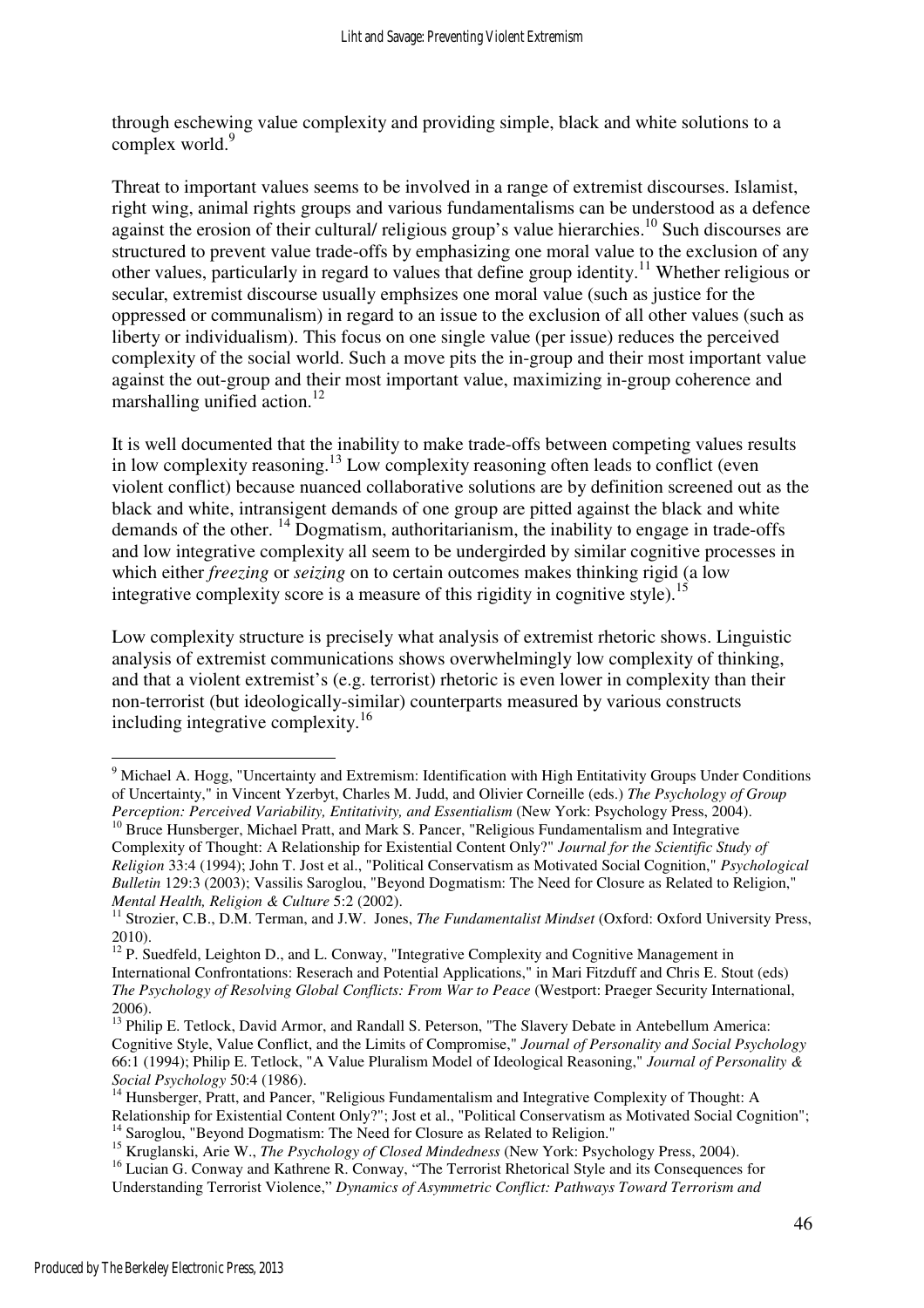A large body of cross-cultural research by Peter Suedfeld and colleagues shows that conflict is predicted when integrative complexity (IC) drops from its recent baseline (measured in the communication of political decision-makers); conversely when IC rises, peaceful solutions to conflict ensue.<sup>17</sup> Suedfeld, Cross & Logan further substantiate the predictive power of the integrative complexity construct across a range of extremisms: Islamist, territorial (Northern Ireland), white supremacist, and animal rights.<sup>18</sup> Their study shows that a participant's increasing degree of commitment to violent action is attended by an increasing and significant lowering of IC. IC scores here differentiate significantly across all three categories of activist (legal), radical (illegal) and terrorist groups.

The role that complexity in thinking plays in RIVE is also underlined by Gambetta  $\&$ Hertog's research showing that engineers, graduates of a field centred on problems that have a single, clear-cut, black and white answer, are significantly over-represented among violent extremists.<sup>19</sup> In line with this, and based on extensive fieldwork with violent extremists, Ginges and colleagues insist that sacred values, which are defined structurally by the impossibility for any co-mingling with other values, play a key role in motivating the actions of extremists.<sup>20</sup>

In the light of this research, the approach to primary prevention considers that what extremist ideologies have in common is a simple binary structure of "us versus them," or "right versus wrong" that is underpinned by value monism. It is precisely this lack of complexity on conflicted issues exploited by radicalizers that offers a measurable site for primary prevention, whatever pathway may have led an individual or group to it. This precise point of value monism is what this article has targeted through the techniques developed for the *Being Muslim Being British* (BMBB) primary prevention method.

The aim of this method is to remove the obstacles to the participant's normal cognitive development as it progresses from simplicity to complexity. A vast literature supports that complex information processing, undergirded by the attempt to maximize multiple competing values, is associated with the adoption of non-violent strategies of conflict resolution.<sup>21</sup> Thus this research argues that the appeal of extremist ideology can be lessened in this primary prevention initiative by facilitating an individual's normal developmental pathway towards value pluralism. Moreover, individuals are more receptive to messages with a complexity level similar to their own when thinking about conflicted social issues, and this has

(Washington, D.C.: Strategic Multilayer Assessment Office, Office of the Secretary of Defense, 2013). <sup>19</sup> Diego Gambetta and Steffen Hertog, "Why are There So Many Engineers Among Islamic Radicals?," *European Journal of Sociology* 50:2 (2009): 201-230.

*Genocide* 4:2 (2011); P. Suedfeld, K. Legkaia, and J. Brcic, "Changes in the Hierarchy of Value References Associated with Flying in Space," *Journal of Personality* 78:5 (2010).

<sup>&</sup>lt;sup>17</sup> Suedfeld, D., and Conway, "Integrative Complexity and Cognitive Management in International Confrontations: Reserach and Potential Applications"; Suedfeld, Legkaia, and Brcic, "Changes in the Hierarchy of Value References Associated with Flying in Space."

<sup>&</sup>lt;sup>18</sup> P. Suedfeld, R. W. Cross, and C. Logan, "Can Thematic Content Analysis Separate the Pyramid of Ideas from the Pyramid of Action? A Comparison Among Different Degrees of Commitment to Violence," in D. Lyle and H. Cabayan (eds.), *Looking Back, Looking Forward: Perspectives on Terrorism and Responses to It*

<sup>20</sup> J. Ginges et al., "Psychology out of the Laboratory: The Challenge of Violent Extremism," *American Psychologist* 66 (2011).

<sup>&</sup>lt;sup>21</sup> Tetlock, Armor, and Peterson, "The Slavery Debate in Antebellum America: Cognitive Style, Value Conflict, and the Limits of Compromise"; Carmit T. Tadmor, Philip E. Tetlock, and Kaiping Peng, "Biculturalism and Integrative Complexity: Testing the Acculturation Complexity Model" (paper presented at the Academy of Management Proceedings, 2006/08).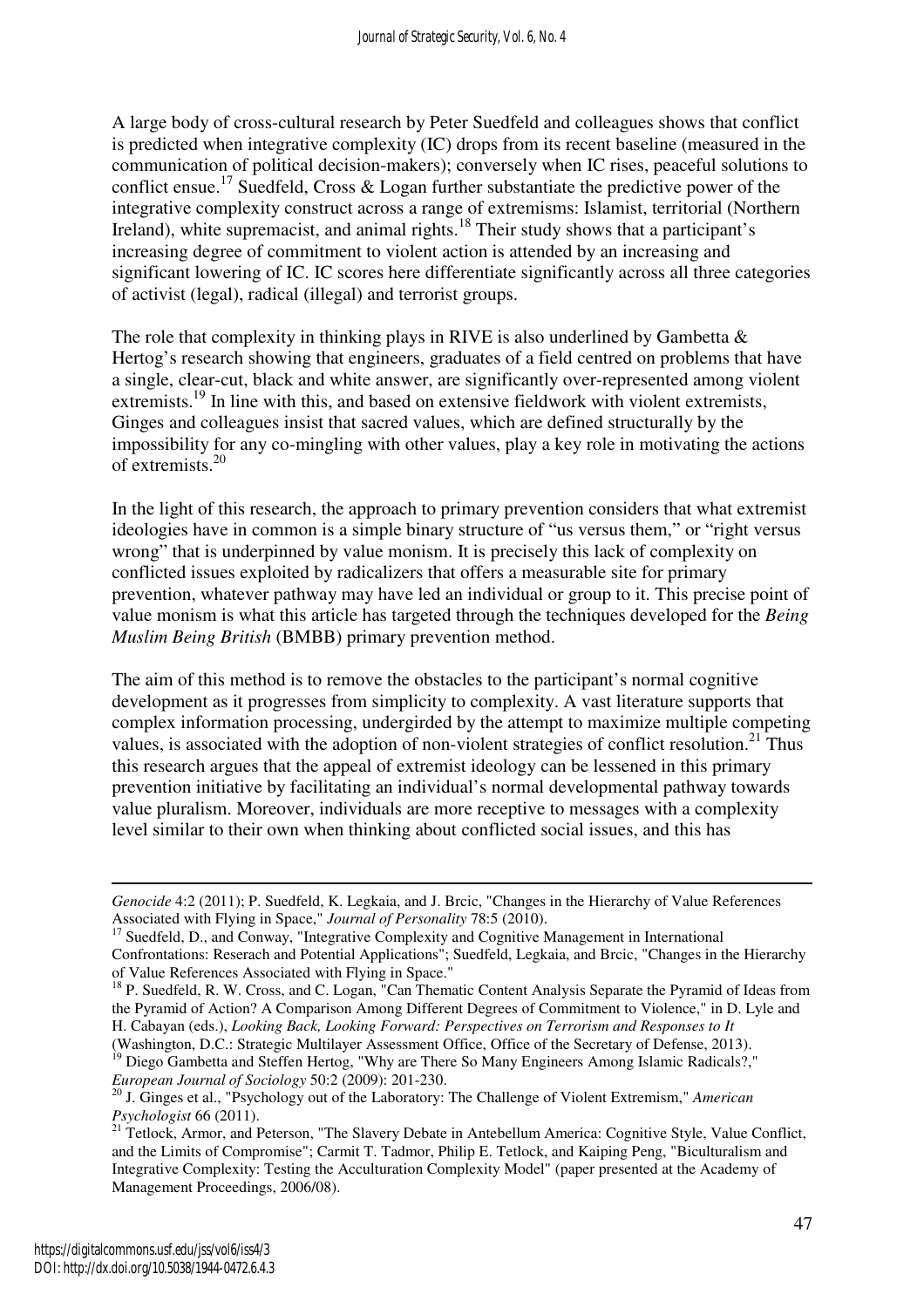implications for developing resilience to the communications and recruitment efforts of extremists.<sup>22</sup>

Based on this articles arguments above, it is believed that: (a) RIVE can be thought of in terms of value complexity, (b) there is evidence that globalization processes heightens the attractiveness of extremist groups that circumvent value conflict through value monist ideologies, and (c) interventions that help people explore value commitments in a safe environment can develop resilience to the attractiveness of extreme groups. In the *Being Muslim Being British* (BMBB) course, this is done by enabling young Muslim participants to experience more complex ways of balancing their own value hierarchies, affirmed in the context of a relevant peer group, so that a forced choice between conflicting value hierarchies can be avoided. In other words, in BMBB, participants explore the ways they can maximize both what it means to be Muslim *and* what it means to be British.

#### The Intervention

In designing *Being Muslim Being British* (funded by the European Commission and the UK Home Office, 2007-2010), Imams and Muslim community leaders were consulted as a means to pilot the program with groups of young Muslims from the earliest stages. Any social group thinks and develops value hierarchies within its own cultural/religious milieu, and feedback from the early piloting process helped to culturally 'clothe' the intervention appropriately for the intended audience. The *Being Muslim Being British* (BMBB) multi-media course is designed for young people ages sixteen and over who are, or have been, exposed to extremist discourse (which is prevalent and easily accessible on the internet), as well as for people who are interested in the issues that affect young Muslims and thus may encounter extremist discourse. The course uses digital versatile disc (DVD) films to represent an array of Muslim viewpoints from the extreme right to the extreme left including middle positions followed by group activities inspired by Theatre of the Oppressed pedagogy that help participants become aware of the value trade-offs in each position.<sup>23</sup> Using these multi-media course materials, trained facilitators enabled participants to work through the steps of raising integrative complexity by "laddering down" to underpinning values, in order to explore value trade-offs in line with participant's own value hierarchies and religious traditions, described more fully below.

# BMBB's Three Steps of Transformation

#### *Transformation Step One: Differentiation*

The explicit aim of BMBB is to increase thinking complexity promoted by value pluralism, measured by integrative complexity  ${\rm (IC)}$ .<sup>24</sup> The first step for integratively complex thinking is differentiation, the ability to perceive multiple viewpoints or dimensions on an issue.<sup>25</sup> In BMBB, eight topics were selected for use by radicalizers in order to increase cleavage between Muslim and Western worldviews and identities, and to present each topic from the

 $\overline{a}$  $22$  Peter Suedfeld and Alistair B. Wallbaum, "Modifying Integrative Complexity in Political Thought: Value Conflict and Audience Disagreement," *Revista Interamericana de Psicologia* 26:1 (1992).

<sup>&</sup>lt;sup>23</sup> Boal, Augusto, Legislative Theatre: Using Performance to Make Politics (London: Routledge, 1998).

<sup>&</sup>lt;sup>24</sup> Suedfeld, Legkaia, and Brcic, "Changes in the Hierarchy of Value References Associated with Flying in  $Space.  
space."$ 

<sup>25</sup> Peter Suedfeld, Philip E. Tetlock, and Siegfried Streufert, "Conceptual/Integrative Complexity," in *Motivation and Personality: Handbook of Thematic Content Analysis* ed. C.P. Smith, et al. (New York: Cambridge University Press, 1992).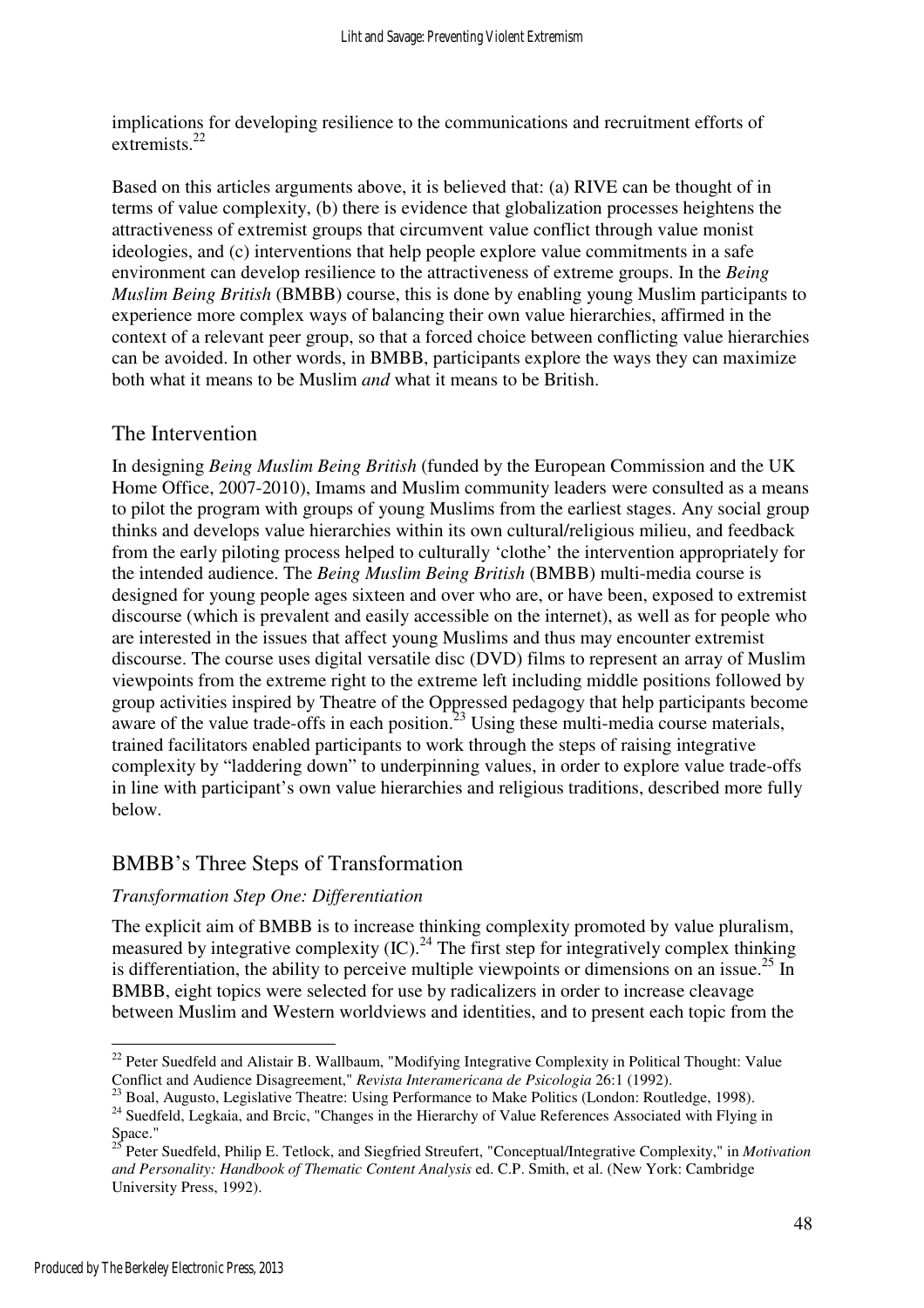differing perspectives of three to four well-known Muslim speakers via filmed interviews (on DVD). For example, in session one, to address the topic of "how should young Muslims should live in the West?," four influential speakers present their different viewpoints arguing for 1) an international Caliphate, 2) separatist (Salafist) personal piety, 3) integrating into British society while maintaining Muslim identity and faith, and 4) support for jihadism. Through this process, participants are motivated to make some sense of the variety of Muslim viewpoints within a group discussion and are spurred to think afresh about the topic.

#### *Transformation Step Two: Value Pluralism*

Step two involves enabling participants to discover some validity in the values that undergird each of the four viewpoints, even the extreme ones, but without having to sacrifice other competing values – which is implicit in adopting every aspect of extreme viewpoints. This second step of enabling value pluralism is operationalized by providing the context in which participants can maximize a wider array of their *own* values in their moral reasoning. Information is drawn from Philip Tetlock's Value Pluralism model that argues that a motivating force for doing the extra cognitive work of integratively complex thinking comes from the desire to maximize more than one value when those values are in tension with each other and each has high importance in participant's personal hierarchies.<sup>26</sup> While extremist ideologies concentrate, for example, on the magnetic pull of one value, such as "justice," to the exclusion of "liberty," the course enables young people to explore the pull of both ends of a value spectrum (e.g. justice *and* liberty).

To operationalize this in the intervention, after participants have watched the four film clips, they are invited to explore a value spectrum laid out on the floor. For example, in session one concerning "how should young Muslims live in Britain," a key value spectrum underlying the four viewpoints is that of communalism versus values of individualism. These are the two broad value poles laid out across the floor. Participants are then invited to "vote with their feet" by standing where they think each of the different filmed speakers would position their respective viewpoint on this continuum. The variety of answers that participants give to this activity, and the discussion it provokes, helps to make difference of opinion become 'normal' in the session. Next, the participants are invited to 'vote with their feet' to show where they personally position themselves as individuals in regard to the issue. They are encouraged to think about the relative importance that each value pole has for them as individuals and to explore the real world pressures they experience in their lives. They are encouraged to embrace some (even small) degree of *both* value poles in a way consonant with their own value priorities and real life constraints, rather than remaining "stuck" in the value monism of radical discourse. In this way, cultural differences between Muslims and Westerners (for example, between a collective culture vs. an individualistic culture) become easier to understand, and thus bridge, from a vantage point of value pluralism. This is done in the context of non-judgemental discussion of all the possible positions on the values continuum and the tensions between them. $27$ 

Each session employs this basic strategy, so that the following value continua are explored throughout the course concerning topics often exploited by radicalisers:

<sup>&</sup>lt;sup>26</sup> Tetlock, "A Value Pluralism Model of Ideological Reasoning"; Tetlock, Armor, and Peterson, "The Slavery Debate in Antebellum America: Cognitive Style, Value Conflict, and the Limits of Compromise."  $^{27}$  Ibid.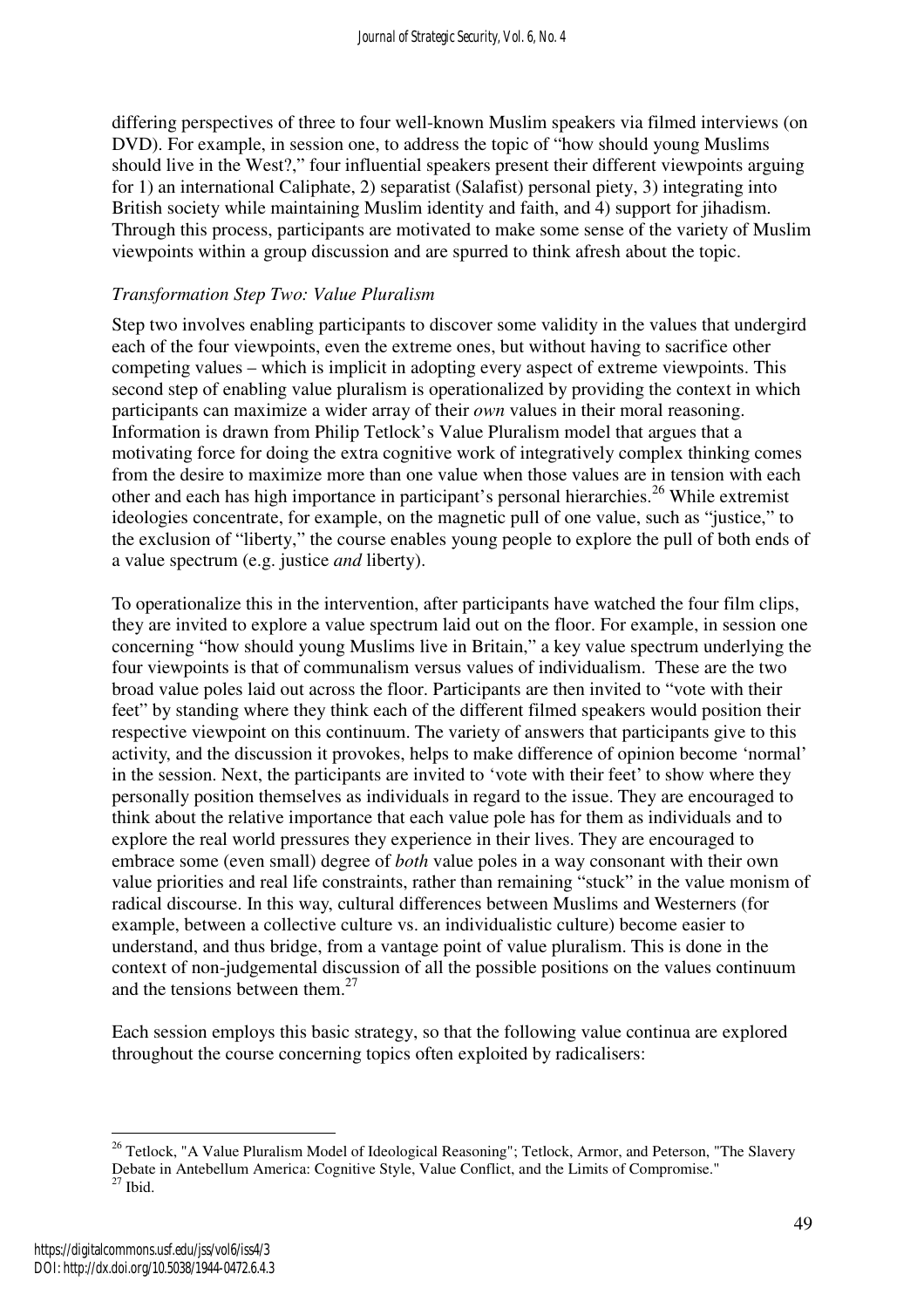- 1. Communalism versus individualism in regard to relationships, family and marriage (e.g. arranged marriages vs. individualist/romantic relationships)
- 2. Theism versus materialist scientism (e.g. religious knowing vs. scientific knowing as outworked in western culture)
- 3. Women and men as similar versus women and men as different vis-à-vis the working out of Islamic and Western concepts of equality
- 4. Economic liberty (free market capitalism) versus economic control (by Muslim clerics, as in a Caliphate)
- 5. Activism (violent and/or pro-social) versus passivism (fatalistic) as a response to international issues in a democratic political context
- 6. Hedonism versus control of the body's desires (western 'self-indulgence' vs. abstinence or early marriage)

For the eight sessions and their values continua, research from Schwartz & Boehnke's is used to cross-culturally validate research that has identified ten universal values and their dynamic tensions: (a) power, (b) achievement, (c) hedonism, (d) stimulation, (e) self-direction, (f) universalism,  $(g)$  benevolence,  $(h)$  tradition (which includes religion),  $(i)$  conformity,  $(i)$ security.<sup>28</sup> These dynamic tensions can be collapsed into two higher order dimension continua that capture tensions between values: (a) Conservation of tradition vs. Openness and (b) Self-enhancement vs. Self-transcendence. Their research shows that under the influence of threat to traditional values coming from a secular-rationalist culture, people's values can shift to a defensive value monism, for example, to the conservation of tradition and selftranscendence value poles, excluding openness and self-enhancement. In doing so, they become a more one-sided and less complex consonant with the findings of Inglehart and Welzel.<sup>29</sup> In short, based on this structure of tensions between values, and according to how threat or worldview defence in the globalized context affects the polarization of value commitments (value monism), each session is designed to develop complexity in regards to values continua.

#### *Transformation Step Three: Integration*

Integratively complex thinking requires the ability to find some linkages between the different viewpoints, or to perceive an overarching framework that makes sense of why reasonable people can maintain differing views.<sup>30</sup> Value pluralism is the necessary precondition to enable the integration of different viewpoints and dimensions, and entails the discovery of realistic but value-complex solutions to moral and social issues. It is valuecomplex solutions that protect both sacred and secular values of different groups, and it is this protection of sacred and secular values that enables peaceful and stable resolutions for intergroup conflict in the context of globalization, thus protecting people from the lure of valuemonist radical discourses. As argued previously, extensive research literature shows that thinking with higher levels of integrative complexity (IC) is related to lower conflict levels

 $\overline{a}$ <sup>28</sup> Shalom H. Schwartz and Klaus Boehnke, "Evaluating the Structure of Human Values with Confirmatory Factor Analysis," *Journal of Research in Personality* 38:3 (2004).

<sup>&</sup>lt;sup>29</sup> Shalom H. Schwartz and Sipke Huismans, "Value Priorities and Religiosity in Four Western Religions," *Social Psychology Quarterly* 58:2 (1995); Ronald Inglehart, *Changing Human Beliefs and Values, 1981-2007: A Cross-Cultural Sourcebook Based on the World Values Surveys and European Values Studies* (México, D.F.: Siglo Veintiuno Editores, 2010); Inglehart and Welzel, *Modernization, Cultural Change, and Democracy: The Human Development Sequence*.

<sup>&</sup>lt;sup>30</sup> Suedfeld, Tetlock, and Streufert, "Conceptual/Integrative Complexity."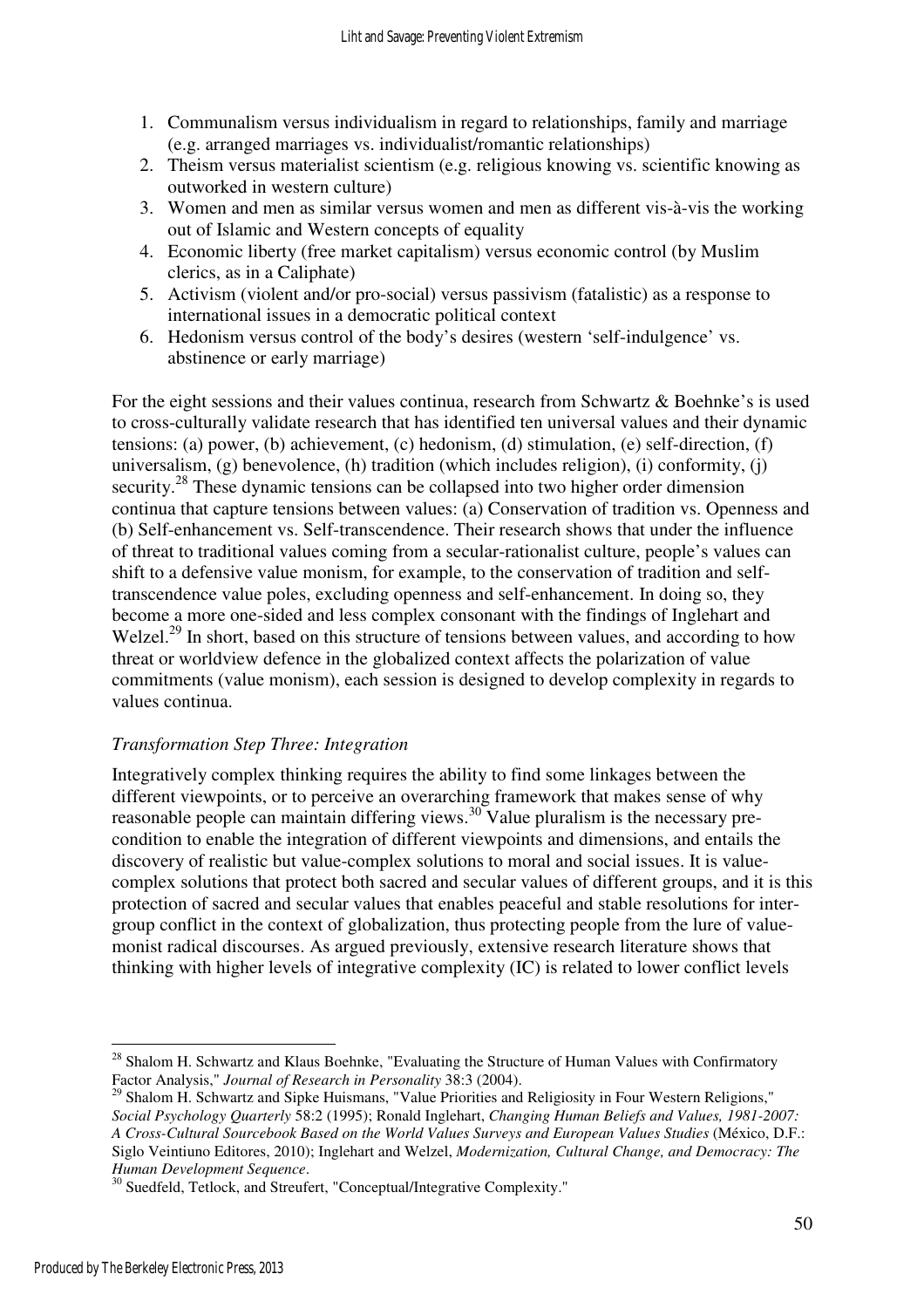and more capacity to find peaceful negotiated solutions with less dogmatic and more moderate social and political stances.<sup>3</sup>

An example of a group activity in session two, fostered integration (the discovery of linkages or frameworks to make sense of different viewpoints) by targeting the tension between communitarian versus individualist pressures. This was acted out in role play in which suitors try to "sell" themselves to "Aisha," a potential bride, while other group members play Aisha's parents, family and community/religious leaders who seek to influence "Aisha." The different roles allowed the enacted pitting of communitarian influences against Aisha and her friends who are arguing for individualism in regards to marriage choice. This activity is geared to enable participants to explore new ways to find middle-ground value trade-offs in order to maximize, as the participants see fit, something of both communitarian and individualist values. Another group activity (in session six) involved participants evaluating two different modes of political decision-making: one democratic (involving the value of self-direction), and the other religious, for example, under a Caliphate (involving the value of religious tradition and conformity to social roles). When describing these two decisional methods verbally, no commonalities or ways of relating them could be found; they were seen as black and white contrasts. But when the participants created non-verbal mimes to exhibit both modes of decision-making (and performed them for 'a visiting Martian'), the mimes enabled participants to see with greater detail the areas of commonality between democratic and religious modes of decision-making. $32$  Thus, it became possible to avoid the extremes of value poles in their evaluations. From this kind of experiential learning, participants are able to reflect upon the various tensions found between consensus and leadership methods that are present in both religious and democratic descision-making systems. This method also articulates what they have learned by freeing them from value monism and the social pressure that arises from the extremist discourse that presents democracy and theocracy as completely alien to each other. In this way, the black and white communications of radicalizers appear less convincing as trade-offs that respect an individual's own values that have been affirmed in a relevant peer group context.

Value complexity is also the basis for learning a further set of IC-related skills, structured through other group activities that promote meta-cognition, social intelligence and embodied cognition. Meta-cognition is supported by the Theatre of the Oppressed pedagogy as a role play that enables participants to "see" themselves and their thinking, and to reflect on that process in group discussion. Meta-cognition group activities in BMBB also include identifying and subverting common rhetorical strategies that promote rigid thinking (such as black and white contrasts, caricatures or 'thin end of the wedge' rhetorical strategies) commonly found in an array of extremist discourses (right wing, Islamist, etc.). Amid humor and repartee in group discussions, the strategies used by radicalizers are minimized. Social intelligence skills are supported through empathy-fostering activities such as 'active listening' practiced through role play in trios of participants trying to reconcile a conflict that was once experienced by one of the trio members. Experiencing cognition as embodied and multi-sensory is encouraged through group activities involving movement and mime, and through the multi-sensory DVD input (music, symbols, images, and film clips) resourcing a broader focus of attention, assuaging the defensive "tunnel vision" of rigid thinking.

<sup>&</sup>lt;sup>31</sup> Suedfeld and Wallbaum, "Modifying Integrative Complexity in Political Thought: Value Conflict and Audience Disagreement."

<sup>&</sup>lt;sup>32</sup> Savage, "Four Lessons from the Study of Fundamentalism and Psychology of Religion," 143.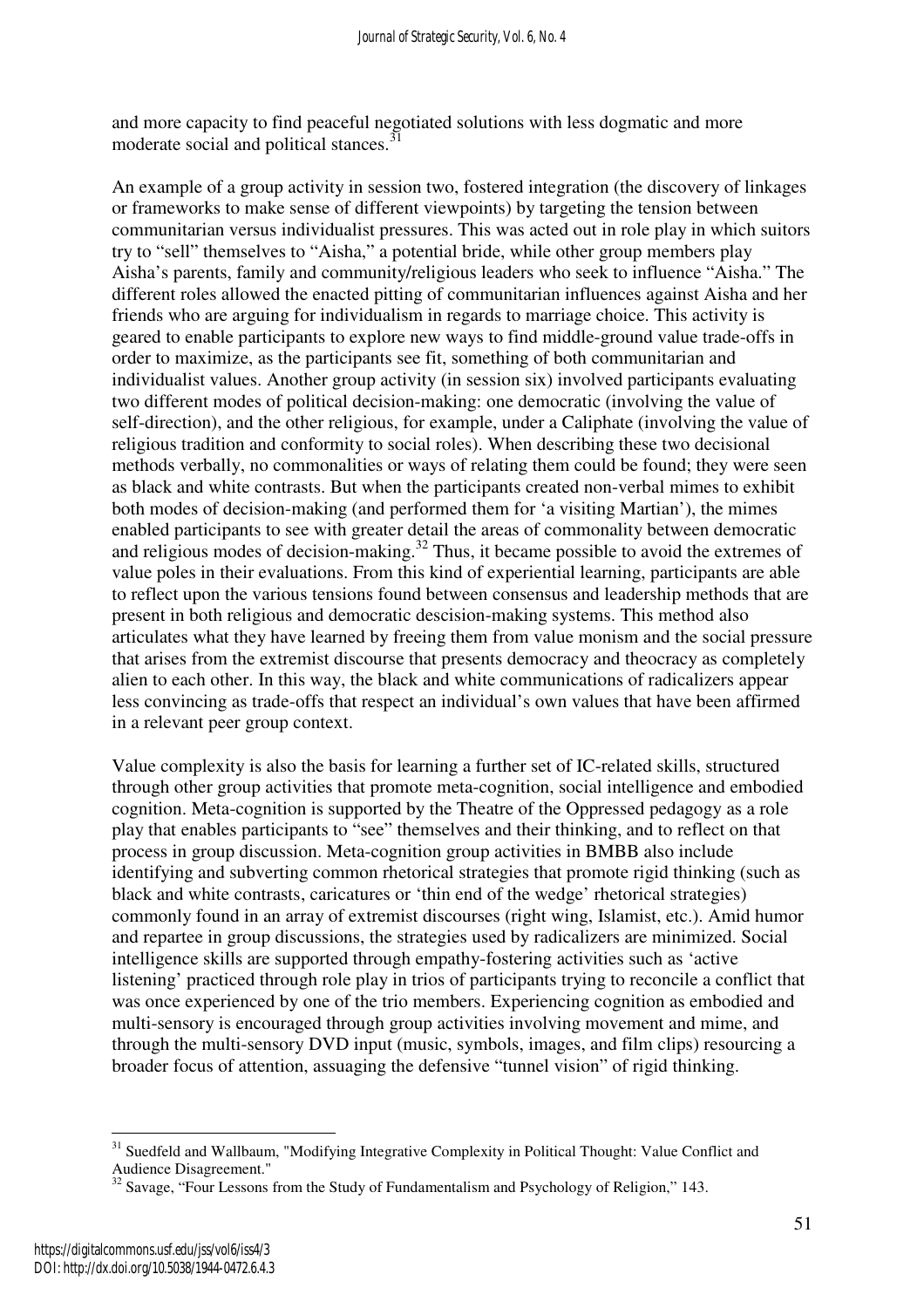# Effectiveness Evaluation

This study assessed the effectiveness of the eight session course through testing two main hypotheses:

As a result of the intervention, participants will think in more complex ways about social issues underpinned by conflicting values by showing an increase in the levels if integrative complexity (IC) when comparing verbal data gathered during the first and last sessions of the course.

As a result of the intervention, participants will care about a greater amount of values (value pluralism) when working with social issues underlined by conflicting values by showing an increase in the spread of values in verbal data gathered in the first and last sessions of the course.

Both hypotheses were tested on two sets of verbal data: (a) first, through the coding of written responses to moral dilemmas before and after the course and (b) second, through the coding of group discussions that happened during group activities at the beginning and end of the course.

|                                 |              |           | Dilemmas   Dilemmas   Group discussions   Group discussions |           |  |  |  |  |  |  |  |
|---------------------------------|--------------|-----------|-------------------------------------------------------------|-----------|--|--|--|--|--|--|--|
|                                 | pre-test     | post-test | pre-test                                                    | post-test |  |  |  |  |  |  |  |
| Increase in IC                  | Comparison 1 |           | Comparison 2                                                |           |  |  |  |  |  |  |  |
| Increase in values Comparison 3 |              |           | Comparison 4                                                |           |  |  |  |  |  |  |  |

#### **Figure1: Pre and post-test comparisons**

# Method

#### *Sample and Recruitment*

Seven groups with a total of eight-one individuals from seven pilot groups participated in the course evaluation, using pre and post testing. (However, only forty-nine filled a questionnaire through which demographics were gathered, which was handed out after the final session). Questionnaire data revealed a mean age of 19.48 (SD=2.14) years. The sex of participants was twenty-nine (60 percent) males and nineteen (40 percent) females. The religious background of the participants was mainly Sunni Muslim with thirty-six (88 percent) individuals and two (5 percent) who responded 'other.' One pilot group (Brixton B) included some youth professionals interested in the intervention and so the religious background includes Church of England two (5 percent) individuals, other Protestant one (2 percent). The ethnicity of the participants was Pakistani fourteen (29 percent), Bangladeshi four (8 percent), Black twenty (42 percent) and Indian ten (21 percent) origin. Out of the twenty-three who answered the question, thirteen (57 percent) participants were in full-time education.

# *Pilot Groups*

The study made initial contact with youth practitioners at a UK Home Office Prevent conference where BMBB course was advertised. These youth practitioners, who were working with our target audience of young Muslims (those exposed to extremist discourse, or interested in the issues raised by it), were invited to participate in a one day training course to become facilitators for BMBB. Seven pre and post-tested BMBB pilot courses around the UK were led by five different trained youth practitioners, one of whom was a Muslim chaplain at Anglia Ruskin University. The five facilitators invited young people with whom they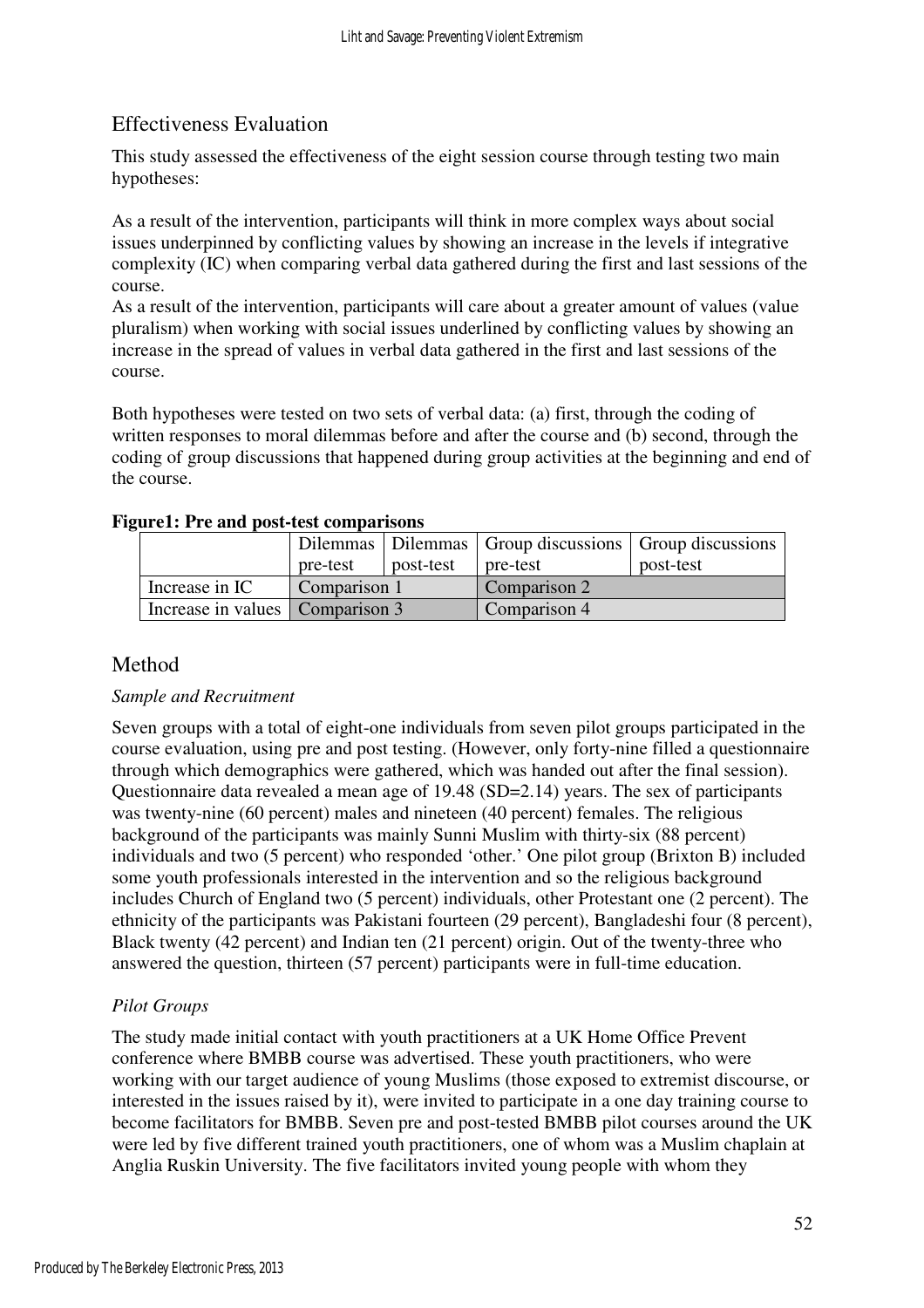normally worked to their BMBB course, aiming for ten to fourteen participants per group as the optimal group size. The Anglia Ruskin pilot took place in a university setting, the Watford pilot took place amongst students in a technical community college, the Acton pilot took place in the context of a community group for new Somali immigrants, the two separate Brixton pilots took place through Prevent local initiatives, and the two Manchester pilots took place in existing youth initiatives for young Muslim women and young Muslim men, respectively, in the North.

#### *Instruments / Measures*

*Group discussions.* Pre and post comparisons on group discussions arising from session activities were recorded for coding for IC levels and presence of values (some groups allowed video recordings; others allowed tape recordings). These recordings were taken from the first group discussion during the first BMBB session (lasting up to twenty minutes) and from final group discussion during the last activity of the last BMBB session (which included general discussion about the course and discussions of participant's projects, lasting a minimum of twenty minutes). Recordings were transcribed verbatim for analysis.

### *Moral Dilemmas*

Six vignettes based on moral dilemmas relevant to Muslims living in Britain were presented to the participants in order to measure levels of integrative complexity (IC) and the presence of values. Two pairs of three dilemmas were writen so that each dilemma triad would activate a conflict between conservation of tradition (including religion) and: (a) self-enhancement, (b) self-transcendence and (c) opennes to change (see Appendix).

Responses to moral dilemmas and group discussions were coded by two researchers for the presence of Schwartz's ten basic values:<sup>33</sup>

- 1. Power (social status and prestige, control or dominance over people and resources)
- 2. Achievement (personal success through demonstrating competence according to social standards)
- 3. Hedonism (pleasure, enjoying life, self-indulgent)
- 4. Stimulation (novelty, new information, excitement and challenge in life)
- 5. Self-direction (independent thought and action, choosing own goals)
- 6. Universalism (equality, social justice, wisdom, tolerance, unity with nature)
- 7. Benevolence (helpful, honest, forgiving, loyal, whatever the cost)
- 8. Tradition (respect, commitment to, and acceptance of traditional religion or culture)
- 9. Conformity (restraint of impulses or actions likely to violate social or family norms)
- 10. Security (personal safely, family security, national security, social order)

The number of times each value was present in participants' responses for each group discussion and each dilemma was examined. Secondly, the value scores (based on Schwartz & Boehnke) for each dilema were aggregated in order to obtain scores on two higher order dimensions: (a) Conservation of tradition vs. openness to change and (b) self-transcendence

 $\overline{a}$ <sup>33</sup> Schwartz and Boehnke, "Evaluating the Structure of Human Values with Confirmatory Factor Analysis."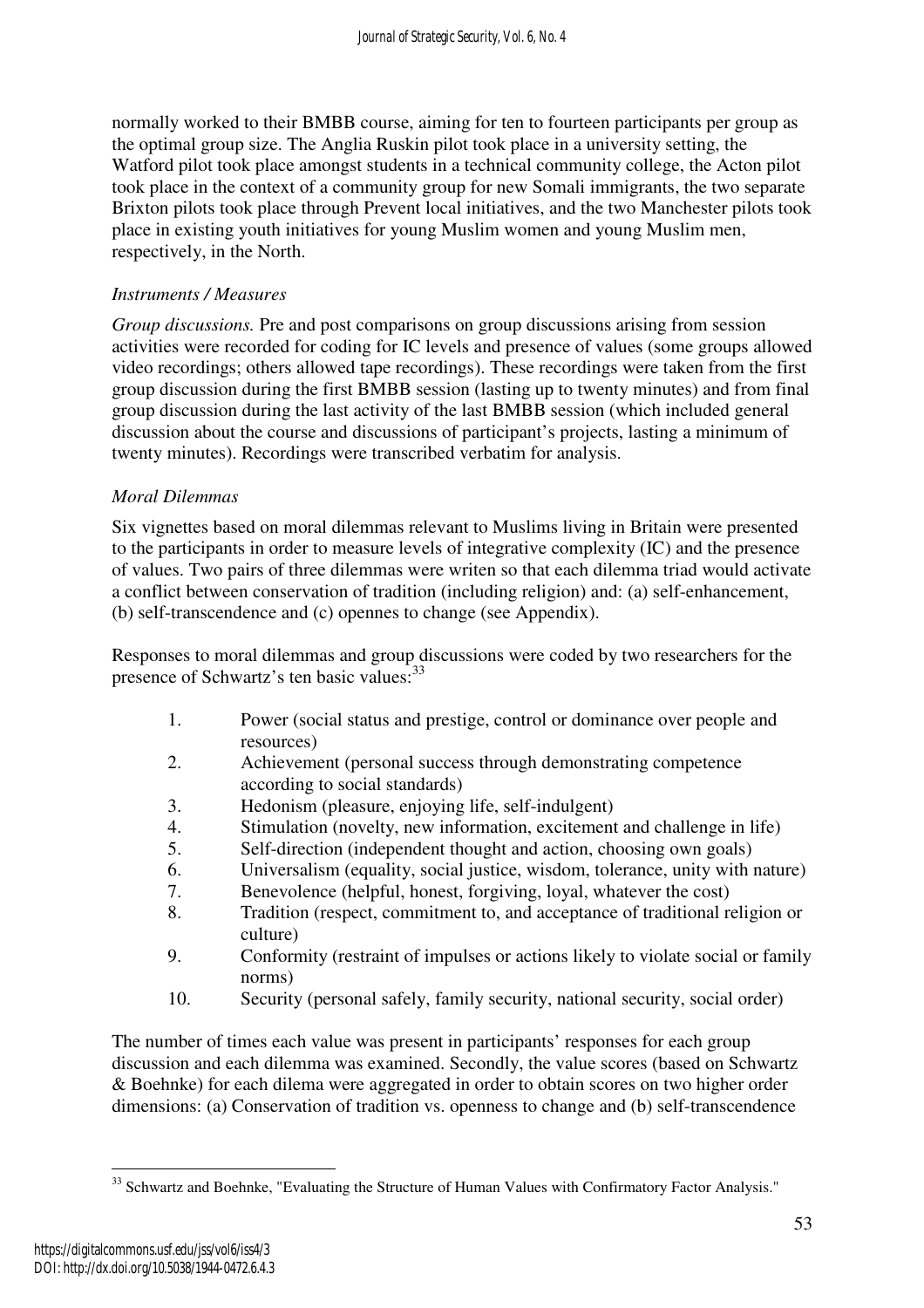vs. self-enhancement. Values for these two higher order dimensions were calculated using the following formulas:<sup>34</sup>

Conservatism =  $((Security + Conformity + Tradition) - ((1.5 * Stimulation) + (1.5 * Self$ Direction)).

Self Transcendence = ((Benevolence + Universalism) - ((Power) + (Achievement))).

Note: the 1.5 weighting is to balance the number of values that support Conservatism minus those that do not.

Higher numerical values thus indicate higher Conservation of tradition and higher Selftranscendance poles of the continuae; negative values indicate the opposite poles of openness or self-enhancement; zero represents the midway point.

#### **Figure 2: Conservatism and Self-transcendence continua**

|                    | $\overline{\phantom{0}}$  |
|--------------------|---------------------------|
| Conservatism       | <b>Openness to Change</b> |
| Self-transcendence | Self-enhancement          |
|                    |                           |

#### *Integrative Complexity (IC)*

All IC coding followed the standardized IC coding framework and protocol.<sup>35</sup> Inter-coder reliability criteria was assessed by calculating Kappa levels between two trained coders blind to the pre-intervention post-intervention conditions.

#### *Demographics and Group Identity Measures*

A questionnaire made up of twenty-two questions was also administered in order to assess basic demographic and group identity data.

#### *Procedure*

Eight two-hour BMBB sessions were completed for each of the seven pilot groups in a period ranging from five to fifteen weeks, led by a trained course facilitator. Five course facilitators (youth professionals such as a Muslim university chaplain, Prevent workers, youth and community workers) conducted the seven pilot courses with the aid of a facilitator's manual and a training video prepared by the researchers, along with a day of preliminary training given by the researchers.

Three moral dilemmas pitting conservation of tradition vs. openness to change and selfenhancement vs. self-transcendence values, instanciating issues faced by Muslims living in Britain, were presented to all groups at the start of the first session and written responses were collected for pre-training IC coding. A second set of three equivalent moral dilemmas and written responses was collected for post-training measurement immediately after the last

 $\overline{a}$  $34$  Ibid.

<sup>35</sup> Gloria Baker-Brown et al., "The Conceptual/Integrative Complexity Scoring Manual," in *Motivation and Personality: Handbook of Thematic Content Analysis*, ed. C.P. Smith (Cambridge: Cambridge University Press, 1992).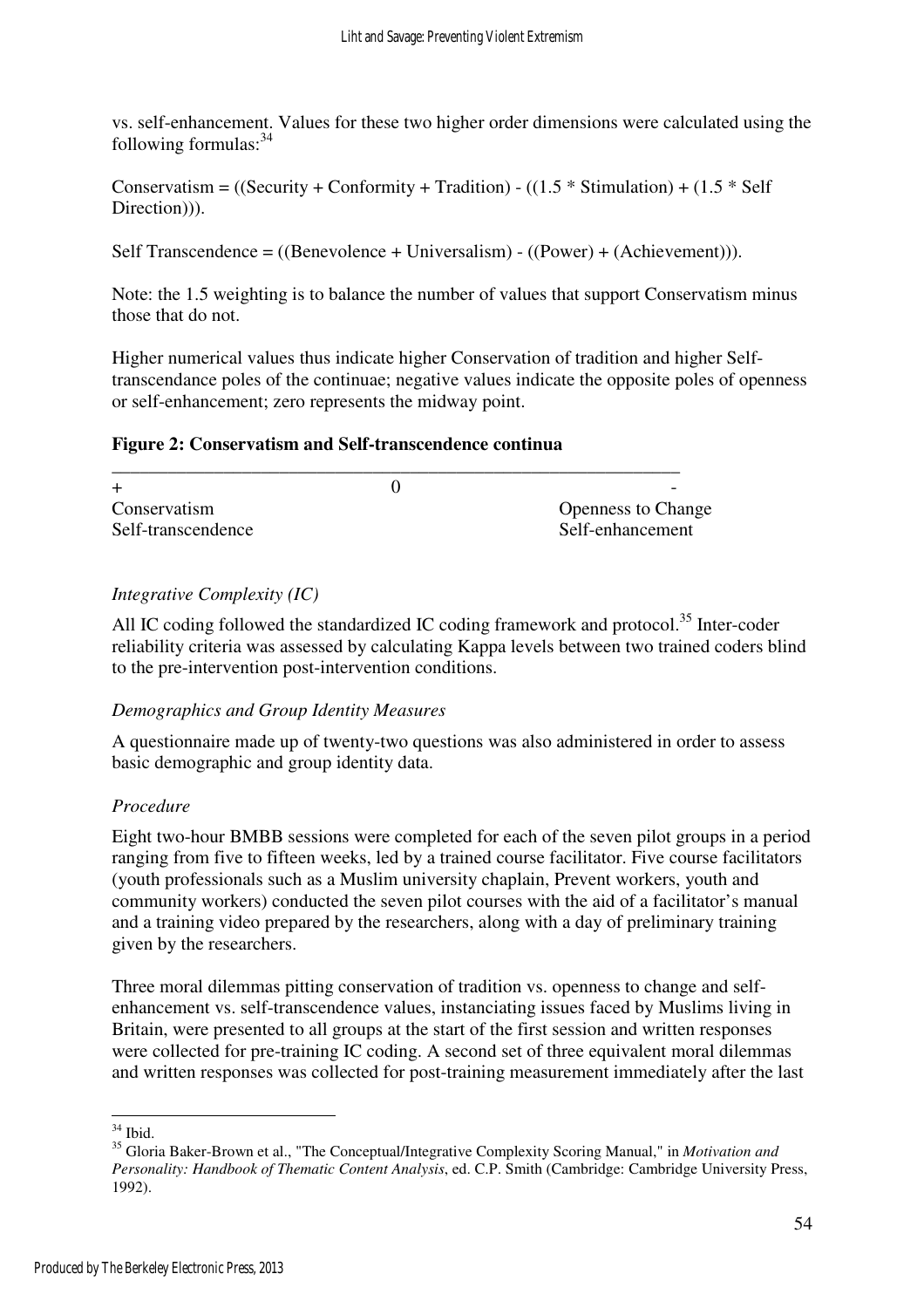session for all groups. All administrations were balanced for order of presentation effects (see Appendix 1 for moral dilemmas) except for one group (Anglia Ruskin University group).

# Results

### *Intercoder Reliability*

In order to verify the reliability of IC scores given to both dilemmas and group discussions across pre and post conditions, one researcher coded all the dilemmas (6  $x$  54 = 324) and all fourteen group discussions (pre and post discussions from seven pilots). The coder was blind to pre-post conditions for dilemmas; group discussions in codable chunks were randomized to lessen the coder identifying the condition. In accordance with accepted practice, a secondary scorer blind to the pre-post conditions of both dilemmas and group discussions, coded thirtyfour dilemmas (a more than 10 percent stratified random subsample, representing relevant demographics and spread of IC) and a subsample of random paragraphs from the fourteen group discussions (to total 20 percent of the discussion data).<sup>36</sup> Cohen's Kappa index of reliability (which measures for exact correspondence, not just correlation) was calculated for the IC scores of dilemmas and group discussions and was averaged. The result, Kappa = 0.54, indicated acceptable to good intercoder reliability levels. Similarly for value codes, the first researcher coded all dilemmas and group discussions, and a secondary scorer gave value codes to a subsample of (thirty-four) dilemmas and random chunks to total 20 percent of the fourteen group discussions. The intercoder reliability of the value codes given to both dilemmas and communications was calculated by dividing the number of dilemmas in which two coders gave an exact value coding (e.g. the same number of values seen to be operating in the dilemma) by the total number of dilemmas coded. The resulting agreement of value codes was of 87 percent indicating a good intercoder reliability level.

#### *Comparison One: Hypothesis 1a - IC in group discussion arising from BMBB activities*

In order to test whether BMBB was effective in increasing the complexity with which participants think about conflicted social issues, we coded the audio recordings from all groups according to integrative complexity coding practice and compared scores for the participant's first group discussions during session one (a debate and discussion on whether the McDonalds halal hamburger is truly Islamic) to scores from group discussions at the end of the session eight activities (including discussions around participant's projects).

Due to floor the effects of IC scores, non-parametric procedures were used to assess IC change. A Mann-Whitney test revealed that scores for paragraphs belonging to the post-test group discussion were significantly higher (Mdn = 3) than those for the early group interaction (Mdn = 1; U = 1269, n = 238, p = 0.001). Because of the anonymity of participants in the audio recordings, we were unable to identify individual speakers to their pre-test IC levels. Therefore, although the IC scores should form paired type data, the study analyzed scores as independent sample data. Results thus indicated that the intervention had an effect of increasing the complexity with which participants think about social issues as indicated by levels of IC. Hypothesis 1a was supported. A group by group comparison between early and late stage revealed that all groups increased their IC levels significantly. (See Table 1.)

 $\overline{a}$ <sup>36</sup> Ibid.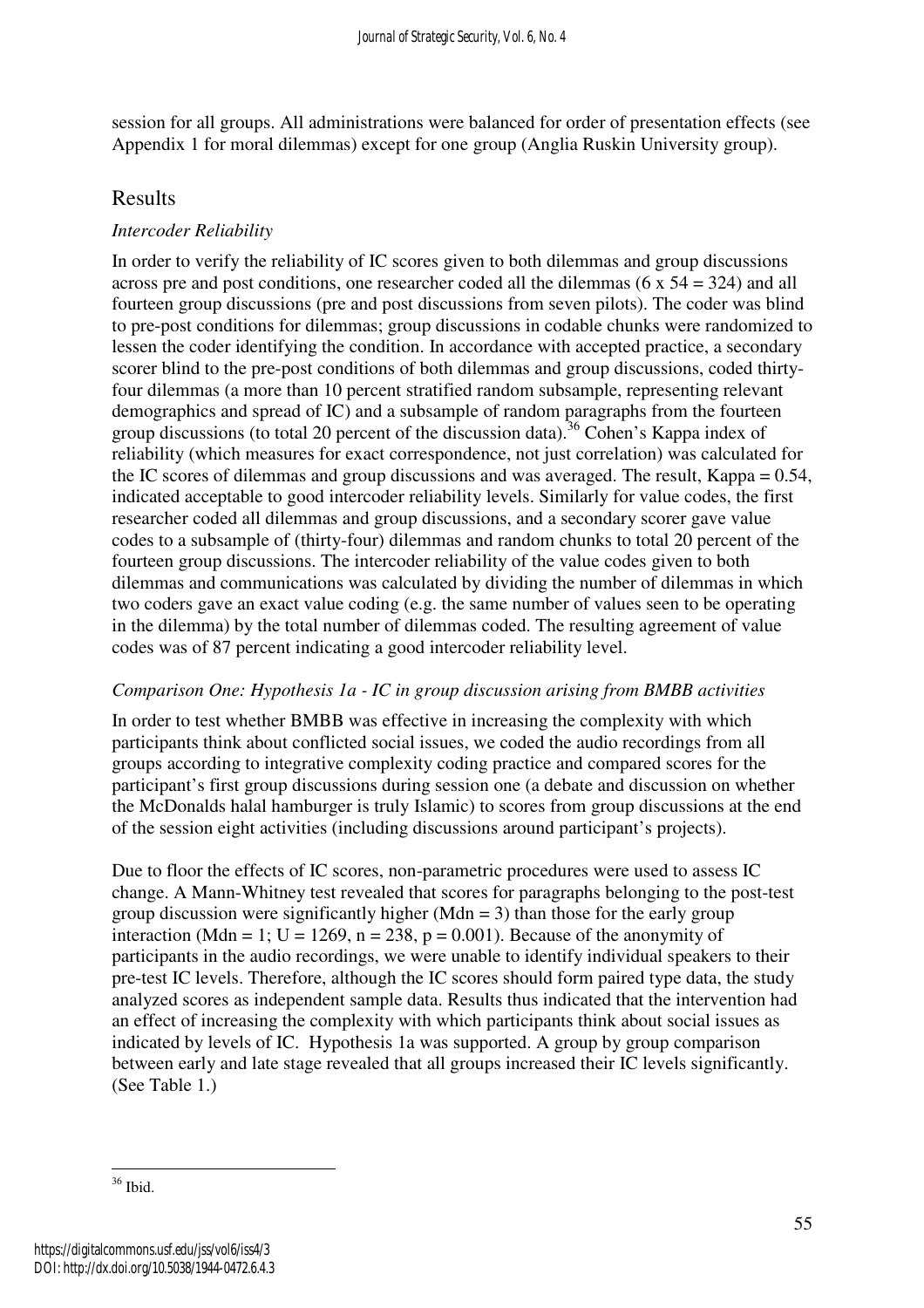|                   | Condition |       |          |           |       |                   |           |  |  |
|-------------------|-----------|-------|----------|-----------|-------|-------------------|-----------|--|--|
|                   | Pre       |       |          | Post      |       |                   |           |  |  |
|                   |           | Count | Mean     | <b>SD</b> | Count | Mean              | <b>SD</b> |  |  |
| Acton             | IC        | 10    | $1.20_a$ | .42       | 21    | 2.29 <sub>h</sub> | 1.06      |  |  |
| Anglia            | IC        | 10    | $1.40_a$ | .70       | 14    | 3.36 <sub>h</sub> | .84       |  |  |
| Brixton 1         | IC        | 13    | $1.92_a$ | .64       | 32    | 3.25 <sub>b</sub> | .80       |  |  |
| Brixton 2         | IC        | 24    | $1.38_a$ | .58       | 10    | 3.20 <sub>h</sub> | 1.03      |  |  |
| Manchester female | IC        | 20    | $1.30_a$ | .57       | 18    | 3.11 <sub>b</sub> | .68       |  |  |
| Manchester male   | IC        | 25    | $1.32_a$ | .48       | 13    | 2.23 <sub>b</sub> | .83       |  |  |
| Watford           | IC        | 8     | $1.38_a$ | .52       | 20    | 3.25 <sub>h</sub> | .44       |  |  |

#### **Table 1: Comparisons of IC using group discussions**

Note: Values in the same row and subtable not sharing the same subscript are significantly different at p< 0.05 in the two-sided test of equality for column means. Tests are adjusted for all pairwise comparisons using the Bonferroni correction.

#### *Comparison Two: Hypothesis 1b - IC in written moral dilemmas*

Integrative complexity data were collected for fifty-four participants who took both the written pre and post-tests. Comparisons were made averaging the IC score of the three pretest dilemmas and the three post-test dilemmas. Except for Anglia Ruskin's group, dilemmas were balanced for order effect by randomly assigning half of the group to a dilemma 1,2,3 pre-test and dilemma 4,5,6 post-test order while the other half was assigned to a dilemma 4,5,6 pre-test and dilemma 1,2,3 post-test order (see Appendix 1). All coding was performed under blind-to-group, condition and order, by a trained IC coder.

Mean IC level for the pre-test was 2.08 (SD=0.67), for the post-test 2.12 (SD=0.84) and the mean gain in IC was 0.14 (SD=0.83). The statistical t test of difference between pre-test and post-test (related samples) for IC (M=0.14, SD=0.83,  $n = 29$ ,  $p=0.20$ ) provided no evidence against a non-zero increase in IC levels. Since IC scores showed a strong floor effect with a majority of scores in the lowest category, a Wilcoxon Signed-ranks non-parametric test for related samples was also used. This test confirmed the non-significant results of the nonparametric test (Mdn pre = 2.00, Mdn post = 2.00,  $n = 54$ , Wilcoxon statistic = 597, p=0.536).

When analyzing groups separately, Anglia Ruskin's university-based group showed the strongest trend against a non-zero increase from pre-test  $(M=2.33, n = 9, SD=0.74)$  to posttest  $(M=2.75, SD=1.05; p=0.12$  one-tailed) when tested with a Wilcoxon Signed-ranks nonparametric test for related samples. All other groups presented non-convincing evidence of an increase in complexity for the dilemmas data. Consequently, hypothesis 1b was not supported.

#### *Comparison Three: Hypothesis 2a - Values in group discussions*

The group discussions were qualitatively coded for the presence of Schwartz's ten universal values in accordance with Schwartz's value definitions.<sup>37</sup> The findings show significant increases in the post condition discussions for the values of: Universalism (a recognition of the inherent equal worth of human beings, and in our coding of the verbal data this often pertained to mention of the equal worth of Muslims and Non-Muslims), Benevolence (the

 $\overline{a}$  $37$  Schwartz and Boehnke, "Evaluating the Structure of Human Values with Confirmatory Factor Analysis."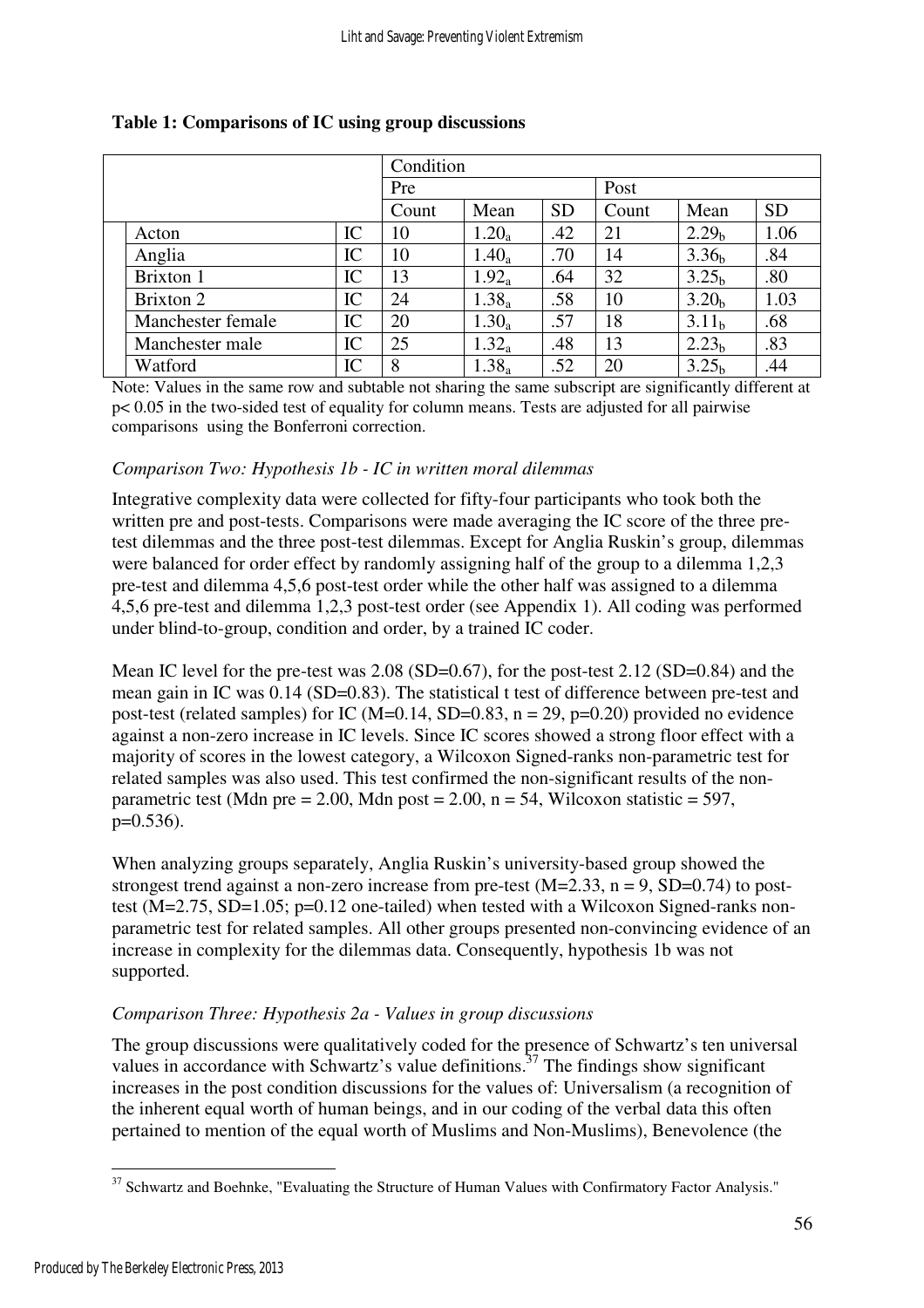importance of bestowing kindness and benevolence to others regardless of the cost to oneself) and Stimulation (valuing new information and being open to new viewpoints as a result of the BMBB course experience itself). Note that there is some (non-significant) increase in Tradition, which in our coding of the verbal data refers mainly to respecting the religious tradition, indicating that the intervention does not seem to reduce the importance of religious tradition (see Table 2).

|                       |     | Condition |      |           |      |   |      |      |           |      |  |  |
|-----------------------|-----|-----------|------|-----------|------|---|------|------|-----------|------|--|--|
|                       | Pre |           |      |           |      |   | Post |      |           |      |  |  |
|                       | N   | M         | Mdn  | <b>SD</b> | S.E. | N | M    | Mdn  | <b>SD</b> | S.E. |  |  |
| Tradition†            | 7   | 3.43      | 4.00 | 1.51      | .57  | 7 | 5.00 | 5.00 | 2.08      | .79  |  |  |
| Conformity†           | 7   | .86       | 1.00 | .90       | .34  | 7 | 1.29 | 1.00 | 1.80      | .68  |  |  |
| Security†             | 7   | 1.71      | 1.00 | 1.98      | .75  | 7 | 1.86 | 2.00 | 1.35      | .51  |  |  |
| Power†                | 7   | 2.14      | 2.00 | 1.46      | .55  | 7 | .86  | .00  | 1.21      | .46  |  |  |
| Achievement†          | 7   | .29       | .00  | .49       | .18  | 7 | 1.00 | .00  | 1.29      | .49  |  |  |
| Hedonism <sup>†</sup> | 7   | .29       | .00  | .49       | .18  | 7 | .14  | .00  | .38       | .14  |  |  |
| Stimulation*          | 7   | .50       | .00  | 1.22      | .50  | 7 | 8.71 | 7.00 | 6.80      | 2.57 |  |  |
| Self direction†       | 7   | .43       | .00  | .79       | .30  | 7 | 2.71 | 2.00 | 3.35      | 1.27 |  |  |
| Universalism*         | 7   | 1.00      | 1.00 | 1.00      | .38  | 7 | 9.29 | 7.00 | 4.57      | 1.73 |  |  |
| Benevolence*          | 7   | .71       | .00  | 1.25      | .47  | 7 | 3.29 | 3.00 | 1.70      | .64  |  |  |

**Table 2: Comparisons of values in group discussion** 

Note: \*Significant at the  $p < 0.05$  level; †Non-significant ( $p > 0.05$ ) in the two-sided test of equality for column means. Tests are adjusted for all pairwise comparisons using the Bonferroni correction.

When the value coding scores were collapsed into the two higher order dimension continua: (a) Conservation of tradition vs. openness and (b) Self-transcendence vs. self-enhancement, the results show that there is a significant shift away from higher order Conservation of tradition, comparing the pre-condition ( $M = 4.67$ ) to the post condition ( $M = -9.0$ ). Examining the Conservation values separately, there is little change in Security, and a modest increase in Tradition is strongly offset by the increase in the value Stimulation. It is Stimulation (appreciation of new information coming from the BMBB course materials, appreciation of novelty) that is responsible for the significant shift away from Conservation of tradition towards Openness.

Regarding the second higher order values continua, there is a significant shift towards Selftranscendence in the post condition  $(M = 10.71)$ . While there are modest, non-significant increases in Achievement and Self-direction (self-enhancement values), the strong increase in Universalism and Benevolence is responsible for the shift towards Self-transcendence. In our coding of the verbal data, Universalism pertains to seeing the equal worth of people, usually applied to both Muslims and non-Muslims.

As the two higher order continua shift in opposite directions in almost equal measure, rather than moving together into Schwartz's "threat" value-monist position, the research asserts that value complexity significantly increases as a result of the course. Hence, Hypothesis 2a is supported (see Table 3). $^{38}$ 

 $\overline{a}$ <sup>38</sup> Schwartz and Huismans, "Value Priorities and Religiosity in Four Western Religions."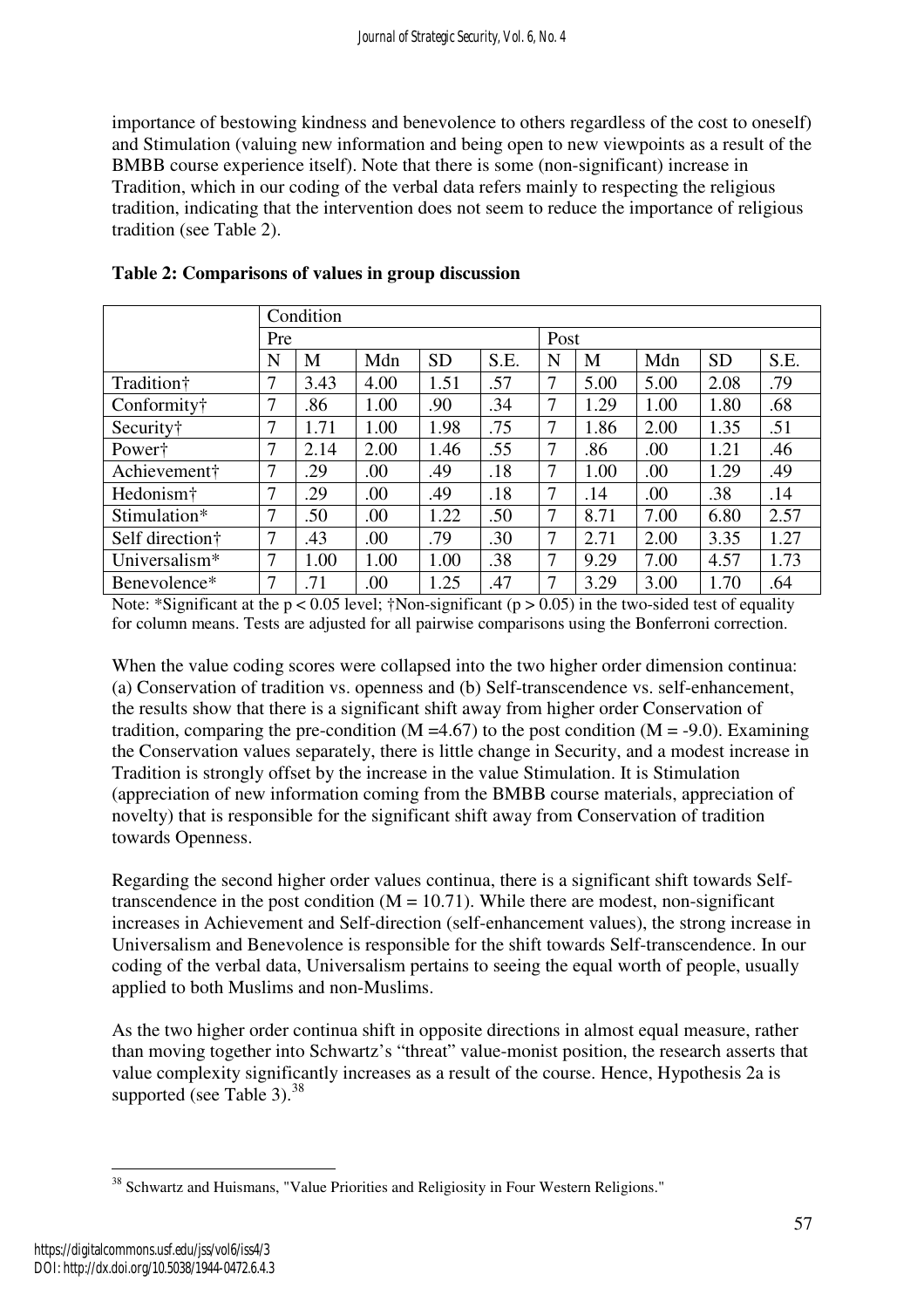|                      | Condition                |      |              |           |      |                |         |         |                |        |  |
|----------------------|--------------------------|------|--------------|-----------|------|----------------|---------|---------|----------------|--------|--|
|                      | Pre                      |      |              |           |      |                | Post    |         |                |        |  |
|                      | N                        | M    | Medn         | <b>SD</b> | S.E. | N              | M       | Medn    | <b>SD</b>      | S.E.   |  |
| Conservation*        | $\overline{\phantom{0}}$ | 4.67 | 4.50         | 5.06      | 2.06 | $\overline{ }$ | $-9.00$ | $-7.50$ | 52<br>$\Omega$ | $\sim$ |  |
| Self-transcendence * | $\overline{\phantom{0}}$ | .    | .00.<br>$-1$ | .70       | .64  | $\overline{ }$ | 0.71    | .00     | 3.95           | .49    |  |

#### **Table 3: Comparisons of higher order dimensions of values in group discussions**

Note: \*Significant at the p < 0.05 level in the two-sided test of equality for column means. Tests are adjusted for all pairwise comparisons using the Bonferroni correction.

#### *Comparison Four: Hypothesis 2b - Values data in written dilemmas*

In the written dilemmas, there are no significant differences in value spread comparing pre and post conditions, although the trends are in line with the significant changes seen in the group discussion value analysis. Here, the largest (yet non-significant) increases are in the values of Tradition and Universalism (with some gain in Benevolence and Achievement) in the post condition.

There are no significant differences in the two higher-order continua (Table 4), although both show movement towards the middle (0 point) for both higher order continua. Neither is there a significant shift to the "threat position," nor to a thoroughgoing "liberal" position, and so non-significance here does not undermine course effectiveness, rather the reverse. In fact, the increases in Tradition and Universalism suggest a way of maximizing Muslim religious values in a western context in a way that is consonant with pro-sociality.

There is a positive correlation between IC levels in written dilemmas and the number of values in the written dilemmas. Rank ordered correlation between number of values present in a dilemma and IC score of dilemma:  $r(46) = 0.671$ ,  $p = 0.001$ . This finding supports the theory that value complexity is closely related to IC. (In this theory, moving beyond a monist value structure towards greater value diversity is necessary to enable IC, which in turn is needed to support pro-social conflict resolution).

|                           | Pre |        |         |           |           | Post |        |         |           |           |
|---------------------------|-----|--------|---------|-----------|-----------|------|--------|---------|-----------|-----------|
|                           | N   | Mean   | Median  | <b>SD</b> | <b>SE</b> | N    | Mean   | Median  | <b>SD</b> | <b>SE</b> |
| Conservation †            | !92 | .87    | 2.00    | .79       | .41       | 192  | .65    | 2.00    |           | .47       |
| <b>Self Transcendence</b> |     |        |         |           |           |      |        |         |           |           |
|                           | !92 | $-.67$ | $-1.00$ | 2.00      | .67       | 192  | $-.37$ | $-1.00$ | .59       | .40       |

#### **Table 4: Comparisons of higher order dimensions of values in written dilemmas**

Note: \*Significant at the  $p < 0.05$  level; †Non-significant ( $p > 0.05$ ) in the two-sided test of equality for column means. Tests are adjusted for all pairwise comparisons using the Bonferroni correction.

#### *Conflict Styles*

As value monism and low IC predict conflict, and increased value complexity and thinking complexity promotes resolution of conflict, the research explored whether conflict styles changed as a result of the course. The structure of the written moral dilemmas pits one or more moral value/s against other value/s, and so the study examined participant's conflict styles – comparing how participants resolved the conflict between values in pre and post conditions. As the structure of one value pitted against other/s was not generally present in the freely arising group discussions, this analysis is restricted to written dilemmas data that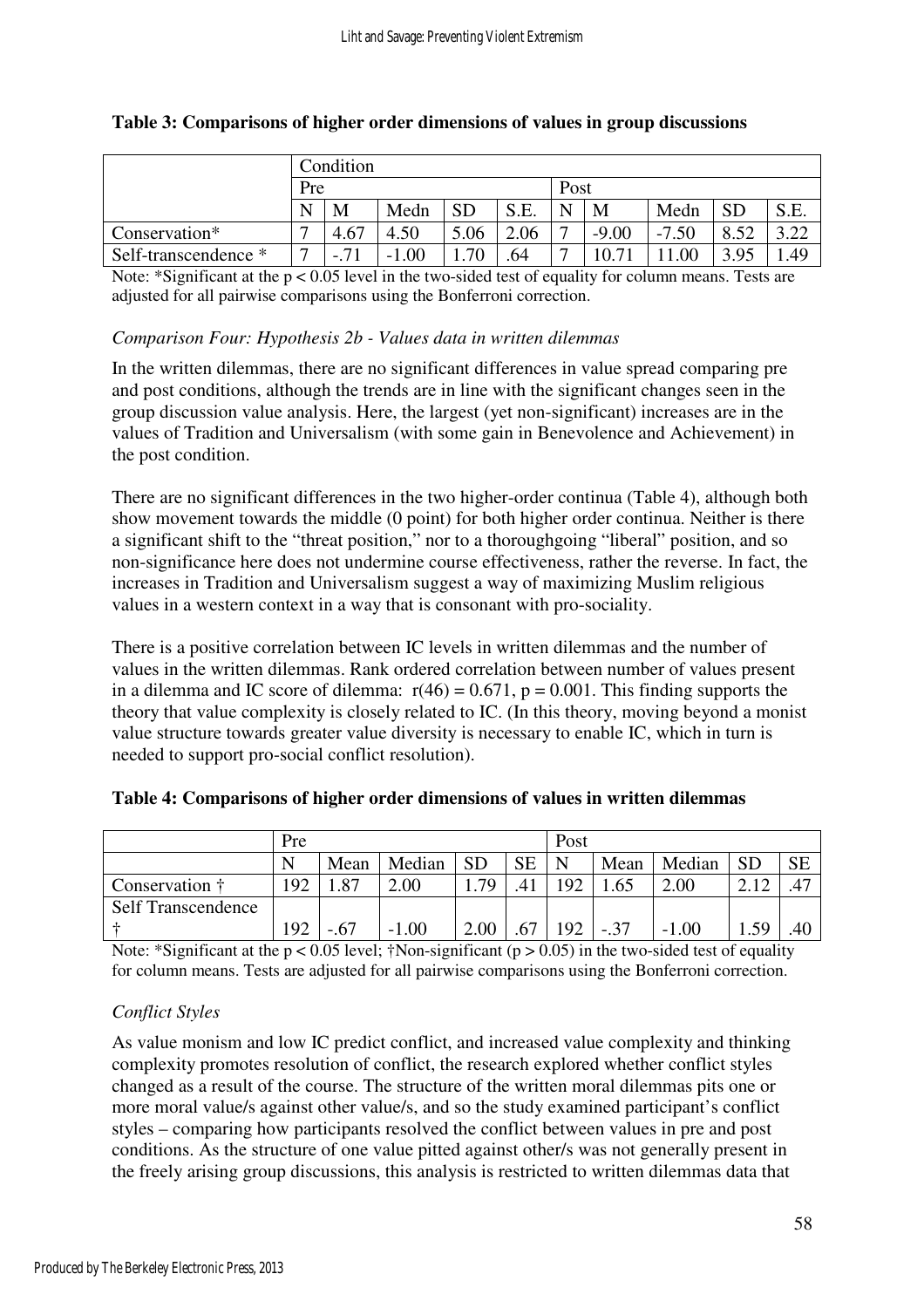do have this structure. Five conflict styles are empirically discriminated by Kraybill: Compromise, Collaborate, Compete, Accommodate, and Avoid.<sup>39</sup> These are identified by how important the issue/s in the dilemma are considered to be, and how important the relationships or people in the dilemma are considered to be based on the orthogonal relationship between Importance of Issues and Importance of Relationship axes.<sup>40</sup>

The research coded various participant dilemma responses according to whether:

- 1. The value supported in the solution is at the expense of relationships = Compete.
- 2. Value/s are ignored in the solution and neither are the relationships deemed important  $=$  Avoid.
- 3. Value/s are ignored in the solution while preserving relationships is deemed very important = Accommodate.
- 4. Trade-offs are found (both the value/s and relationships are somewhat important) = Compromise.
- 5. Trade-offs are found that maximize the high importance of values and the high importance of relationships = Collaborate.

Higher order conflict styles were calculated by the following formula:

Trade-off conflict style =  $((\text{Collaboration} + \text{Compromise}) \times 1.5)$ 

Problematic-in-long term conflict style = (Compete + Avoid + Accommodate)

A weight of 1.5 is used to balance the number of pro-social vs. problematic-in-long term conflict styles.

Higher order comparisons between pre and post written responses to dilemmas show that the two conflict styles that promote trade-offs and are deemed in the conflict literature as most adaptive in the long term - Collaborate (8.3 percent in pre-test to 22.7 percent in post-test) and Compromise (25 percent in pre-test to 50 percent in post-test) - increase significantly at the  $p < 0.05$  level in the post condition, while the conflict styles that are less adaptive in the long term when used inflexibly, Compete (37.5 percent in pre-test to 18.2 percent in posttest), Avoid (12.5 percent in pre-test to 4.5 percent in post-test) and Accommodate (16.7 percent in pre-test to 4.5 percent in post-test) decrease in the post condition (a non-significant difference).

Group Identity and Demographics and Questionnaire Post Hoc Analysis Questionnaire findings also showed that age was moderately and negatively correlated with IC gains (rho =  $-.320$ ,  $p = 0.26$ ). Also, strength of identification with participants' selfdesignated "in-group" (such as 'Pakistani British', or 'Muslim', or 'Somali Muslim') correlated positively with post-test IC scores (rho = .514,  $p = 0.012$ ).

# Discussion

The theoretic starting point is that the wider context for RIVE is the way globalization entails different cultures rubbing shoulders in new and uncomfortable ways. This can increase a

 $\overline{a}$ <sup>39</sup> Kraybill, Ronald S. and Evelyn Wright, The Little Book of Cool Tools for Hot Topics: Group Tools to Facilitate Meetings When Things are Hot (Intercourse, PA: Good Books, 2006).

 $^{40}$  Ibid.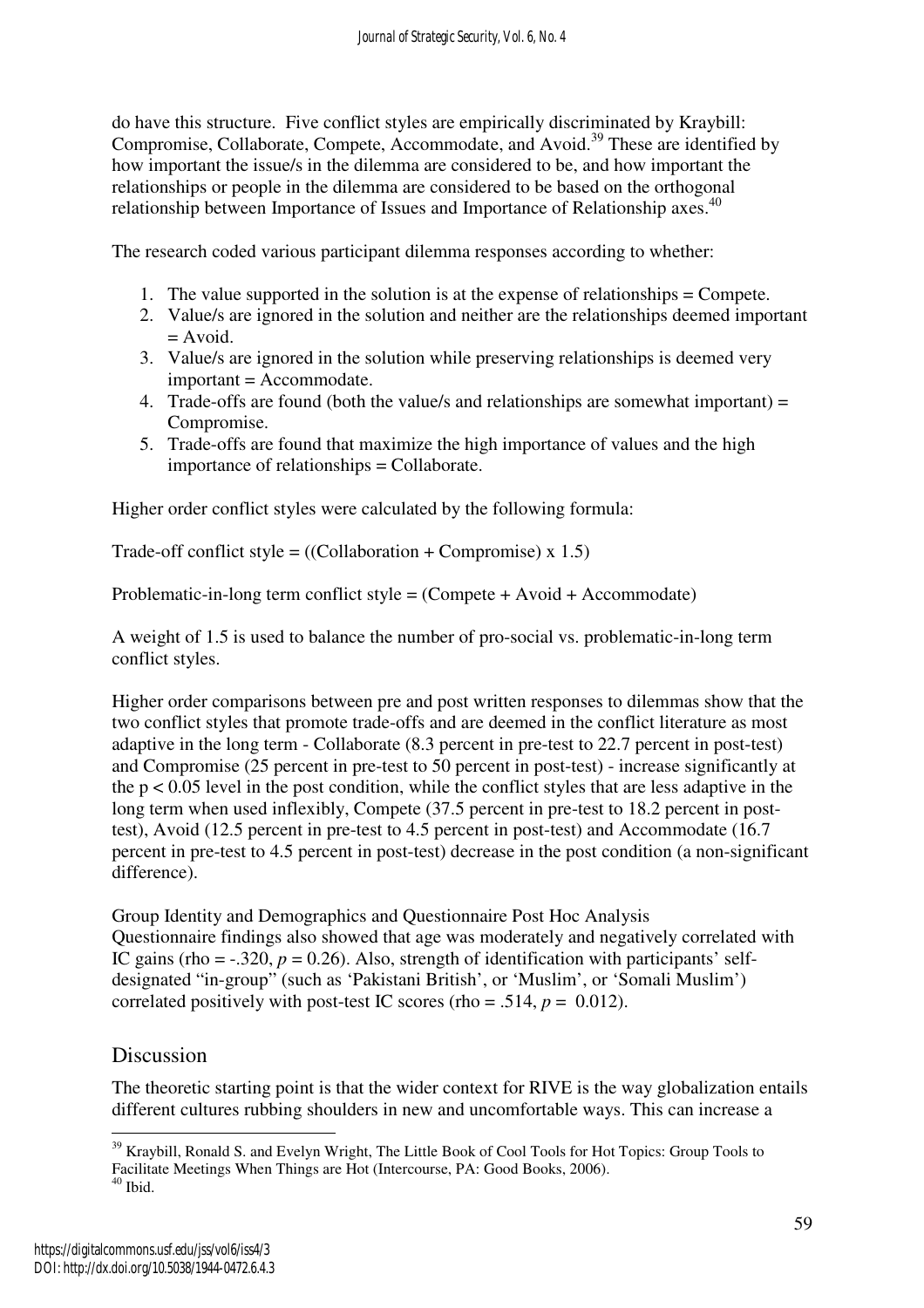sense of threat to a group's value priorities and can lead to a defensive retrenchment to a value monist position that conserves tradition (Conservation) and Self-transcendence (the setting aside of personal enhancement in order to conform to social duties).<sup>41</sup> Value monism protects people from uncertainty about identity and behavioral norms in the face of the competing value priorities of different cultures.<sup>42</sup> This explains the attraction of a radicalizer's black and white, "us and them" communications for some groups, as such discourse is undergirded by value monism: one value must be realized above all others (the value the radicalizers themselves define). This, in turn, reduces uncertainty states and mobilizes people to a cause.

The study argues that the present analysis of the *Being Muslim Being British* intervention, which operationalizes relevant value conflicts while providing the resources for young people to discover their own spread of values to promote thinking complexity, lends support to this conceptualization of radicalization, as well as showing results that are consistent with building resilience to RIVE. One course facilitator stated: "The BMBB experience showed that the whole group at the beginning their views were aligned with the Hizb ut Tahrir *[an illegal radical network]*. But at the end of the course all of them had significantly changed their position."

Comparing the pre and post BMBB group discussions for a shift in the values continua, away from value monism, the study found that there is a significant change towards Openness in the post-test data, and away from Conservation of tradition. This shift is explained mainly by a participant's valuing of new information and viewpoints (Stimulation), which in the verbal data is described as a result of the BMBB course experience. This shift towards Openness does not seem to be at the expense of religious tradition per se, as the single value of Tradition in our coding pertains to the value of *religious* tradition, and this increases (moderately but not significantly) in the post-test condition, indicating an increased ability to balance values-in-tension.

The other higher order value dimension, Self-transcendence (the setting aside of selfenhancement in order to conform to prescribed social duties) shifts significantly to the Selftranscendent pole away from the Self-enhancement pole. This shift is in the *opposite* direction to that of the first higher order dimension. Thus the two higher order values continua in the post-test are balanced in nearly equal measure, and in this way, a more complex array of values in tension in indicated in the post condition. While there are modest, non-significant increases in Achievement and Self-direction (which contribute to Selfenhancement values), the significant increases in the single values of Universalism and Benevolence are responsible for the significant shift towards Self-transcendence: affirming the equal worth of people (Muslims and Non-Muslims) and the importance of kindness to all. One participant said: "This course has reminded us of the very basic points the Prophet has taught us: that Islam is the middle way. We shouldn't be extreme in any way, we should come half way to understand whoever is opposite to us…the Prophet lived with the Jewish people, the Christians; he made so many treaties with them. We are not the only people to live on this earth, we have to always find common ground, to come together with other communities where we live." Many participants expressed a longing for this kind of benevolence and universalism also to be extended reciprocally to them: "Muslims need to be more broadminded, not seeing the West as the enemy. On the other side, [there needs to be]

<sup>&</sup>lt;sup>41</sup> Inglehart and Welzel, Modernization, Cultural Change, and Democracy: The Human Development Sequence. <sup>42</sup> Hogg, "Uncertainty and Extremism: Identification with High Entitativity Groups Under Conditions of Uncertainty."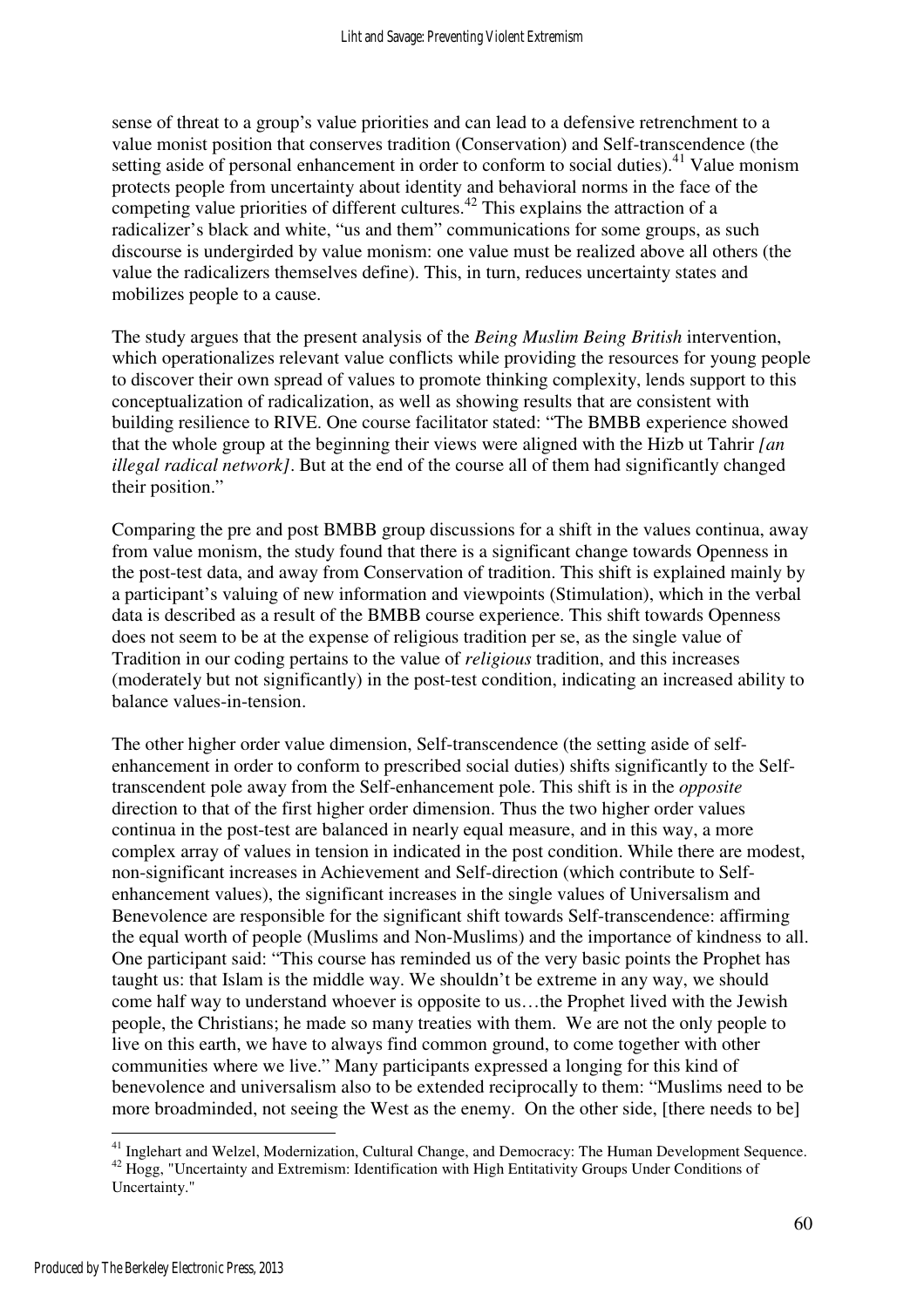not seeing the *niqab* as a barrier to integration… both sides need to build bridges, see beyond stereotypes, build bridges instead of building walls." The increase in Benevolence and Universalism in our data corresponds to research on Catholic Christians in which the symbolic processing of scripture was highly correlated with the pro-social values of Benevolence and Universalism (versus literal processing which correlated with the selfprotective values of Power and Security).<sup>43</sup> In short, in the BMBB data, as these two higher order values continua move in a counter-balancing way, we argue that an increase in value spread (high on Openness *and* high on Self-transcendence) are evidence of value complexity for which the course aimed.

The values data highly correlates with the IC data, lending support to our theory that attaining value complexity is crucially related to developing integrative complexity (IC). Further, in accordance with hypothesis 1b, each separate pilot group (measured via group discussions) shows significant gains in IC, indicating course efficacy across a range of target audience demographics. We conclude that BMBB enables participants to move towards viewing the social world in a more complex way (IC), and yet, this does not detract from valuing religious Tradition, as one participant remarked: "As a practicing Muslim, I think IC is in Islam anyway – that's my personal view."

In the group discussion data, most group's IC levels start out around IC level one: issues are seen categorically, in black and white, and are considered in relation to only one evaluating criteria (an IC level similar to that of most radical discourse). By the end of the course, all seven groups score at IC level three, where participants explicitly verbalise perceiving the validity of differing viewpoints evaluated by multiple criteria, as described by this participant: "It's also helped me… to break away from a kind of tunnel-vision thinking, that everything is kinda straight-forward: all or nothing… This course has helped me say, okay, let me just take a look at that thing and settle my mind a bit. It has helped me understand how different people think."

The median IC score of three in the post-test group discussion condition contrasts favourably with a range of studies carried out on US university students, showing an average IC score of two.<sup>44</sup> In contrast to this, BMBB enables young people to move from black and white thinking (IC level one) to achieve explicit differentiation at IC level three over just eight sessions. Our data also shows that younger participants showed greater *net* IC gains, consistent with the marked plasticity of the brain in adolescence, whereas the pilot group based at Anglia Ruskin University showed the highest overall IC post-test score.

While the group discussion comparisons show significant shifts for both value spread and IC in accordance with hypotheses 1a and 1b, the question is asked why the written dilemmas do not. Differences in the higher order values continua are not significant. Both values, however, continue to show movement towards the middle (0 point) of the two spectrums, away from the extremes of the "threat" values-monism position. Neither was a thorough-going secularrational position the result. The latter, the study argues, would not be stable for the target BMBB audience. Thus, the research does not consider these value findings to be antithetical to the desired outcomes.

<sup>&</sup>lt;sup>43</sup> Johnny R. J. Fontaine et al., "Consequences of a Multidimensional Approach to Religion for the Relationship Between Religiosity and Value Priorities," *International Journal for the Psychology of Religion* 15:2 (2005). <sup>44</sup> G. W. Russell and M.L. Sondilands, "Some Correlates of Conceptual Complexity," *Psychological Reports* 33 (1973).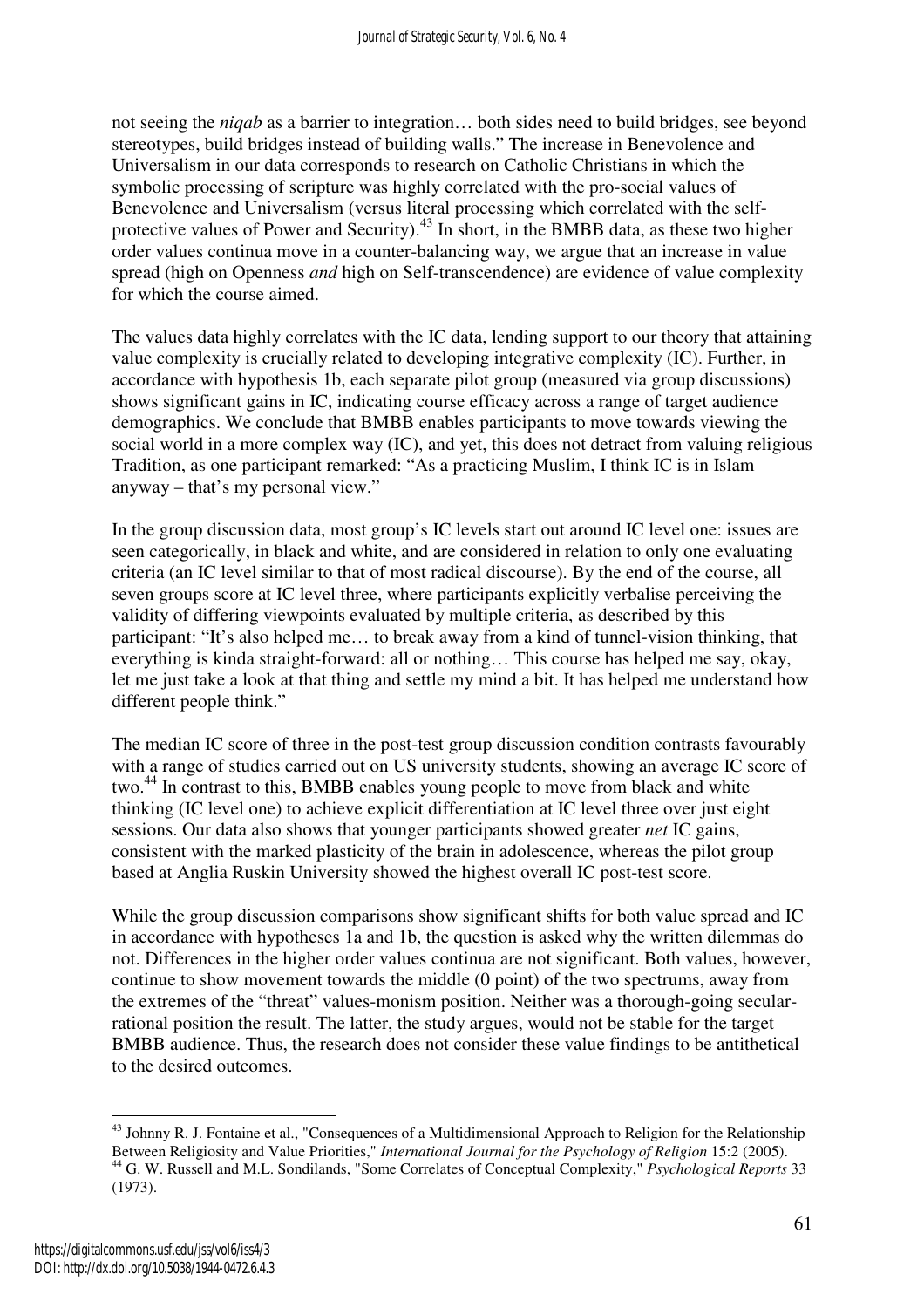Even so, why are there no significant IC gains in the written dilemmas? Firstly, there are known floor effects with IC coding: 50-60 percent of people measured in the IC research show low IC at level one.<sup>45</sup> Secondly, in the integrative complexity literature, the usual means of assessing IC is to code archival data such as political actor's speeches, parliamentary proceedings, diaries, letter, or records of negotiations. These forms of verbal data usually involve preparation time, avoiding underperformance – in contrast to the moral dilemma tasks we presented as a test "on the spot," to our participants. In retrospect, the study indicates that the highly detailed moral dilemmas (see Appendix) used for eliciting written responses had a heavy cognitive load. Since carrying out this BMBB study, the research has recently found that using the Paragraph Completion Test (PCT) using simpler, open-ended prompts such as "When I think about our own group…" is a better way of eliciting written evidence for gains in IC.<sup>46</sup> Indeed it was the PCT that early IC studies successfully used.

The underlying theory of BMBB draws upon decades of research in the integrative complexity research tradition that shows that IC gains predict non-violent, pro-social conflict resolution, while significant drops in IC predict violent inter-group confrontation. The written responses to the moral dilemmas show a significant increase in the higher order Collaboration/Compromise conflict styles in the post-test condition. The conflict styles Collaborate (through which both parties maximise values in a win/win solution) and Compromise (through which both parties get something, but not all, of what is important to them) are the two styles that simultaneously balance the importance of the issue as well as the relationships involved.

The findings provide initial support for the efficacy of the course in building resilience among young UK Muslims to a radicalizer's black and white (Competing), value monist, low complexity solutions to conflicted issues. By the end of BMBB, participants expressed that they felt that they were better equipped to choose pro-social yet assertive ways of resolving conflict, as expressed by this participant: "What BMBB taught me is you should always look at other people's perspectives instead of judging them straight away. Whereas before I would probably be quite harsh on them now I look at the bigger picture." Another participant commented: "I liked how we had to think laterally about conflict resolution and not act upon our first instincts."

#### *Implications for Prevention*

The study positioned at the outset the BMBB course, a primary prevention aimed at increasing individual strengths of pro-social problem solving based on a wide spread of values and higher IC, and to decrease individual vulnerability to value monist, low-IC extremist communications.<sup>47</sup>

This approach complements other primary prevention initiatives such as those that explore new narratives, involve in social action or bridge-building through cultural exchanges and artistic ventures, develop empathy for victims of extremist violence, or hear cautionary tales from ex-radicals. These forms of primary prevention implicitly involve an ability to perceive

 $\overline{a}$ <sup>45</sup> Philip E. Tetlock et al., "The Psychology of the Unthinkable: Taboo Trade-Offs, Forbidden Base Rates, and Heretical Counterfactuals," *Journal of Personality & Social Psychology* 78:5 (2000).

<sup>46</sup> S. Streufert and P. Suedfeld, "Conceptual Structure, Information Search, and Information Utilization," *J Pers Soc Psychol* 2:5 (1965).

<sup>47</sup> Bloom, *Primary Prevention Practices*, 5; Liht, Savage, and Williams, "Being Muslim being British: A Multi-Media Educational Resource for Young Muslims."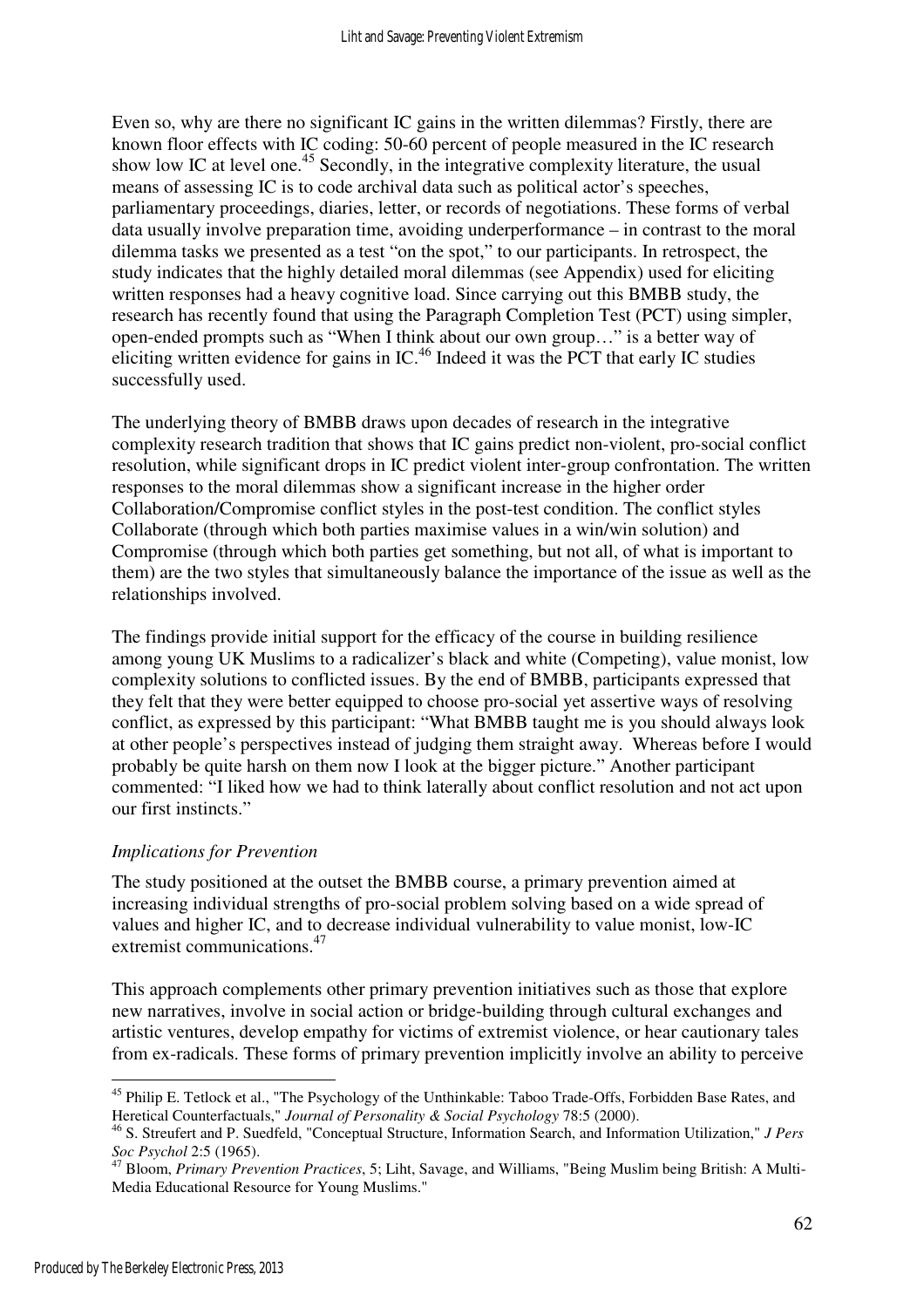other's viewpoints and values in more complex ways. The IC approach also suggests ways forward for measuring the effectiveness of these other primary prevention initiatives and offers a language for these initiatives to "talk to each other."

The IC approach used in BMBB also complements secondary/tertiary methods, particularly in view of the predictive power of the IC construct for identifying growing commitment to violent action.<sup>48</sup> As well, prevention models that rely on promoting a broad "secular value" system" of human rights may not be acceptable to religious people. BMBB posits that religious, non-secular values need not be discarded or even tempered in order to achieve social cohesion.<sup>49</sup> BMBB rests on the premise that what fosters social cohesion is a healthy spread among value commitments that spans values, whether embedded in religious and/or secular terms. This, the study argues, is what makes the BMBB model attractive to young Muslims and their communities (evidenced by participant's low rate of attrition reported by facilitators). Similar outcomes to BMBB are currently being measured in two new IC-based courses for Christians of differing theological orientations, and for Scottish males vulnerable to sectarianism.<sup>50</sup> What provides deep and lasting impact is that the embodied, experiential learning occurs within a validating relevant peer group, and the skills that are learned are those that enable individuals to maximize the spread of their own values.

The overall results cohere with the theoretic foundation and provide initial support for the efficacy of BMBB in promoting resilience to radicalization. Yet, questions and gaps inevitably remain. Time and resource constraints for the BMBB project meant that the study did not have a control group. This is a gap currently being addressed in current IC-based projects. The study also is now using the Paragraph Completion Test instead of using moral dilemmas to elicit written data for IC coding. It is clear from these gaps that researchers need to build upon the initial results provided by this study. And finally, what are the long-term effects of BMBB? This question requires longitudinal research, which was beyond the scope of this project but which is planned for future projects.

# Conclusion

The initial findings are encouraging. BMBB's method of exposing participants to a multiplicity of value priorities, worked out through group activities structured to enable participants to explore the implications of the whole of the value spectrum, was measured through pre and post testing. The group discussion data showed, as hypothesized, significant gains in the group discussions as participants were enabled to deploy a greater range of values, and to think in more complex ways, measured by IC. According to the integrative complexity literature, and in line with RIVE research and prevention initiatives, such changes predict pro-social rather than violent means to resolve conflict, evidenced here in participant's significant shift towards pro-social conflict styles of Collaboration and Compromise. The overall picture, despite the lack of significance in some of the written dilemma data, supports the theoretical model and efficacy of this IC/values complexity based intervention, designed particularly for primary prevention. New projects currently underway

 $\overline{a}$ <sup>48</sup> Conway and Conway, "The Terrorist Rhetorical Style and its Consequences for Understanding Terrorist Violence," 2001; Suedfeld, Cross, and Logan, "Can Thematic Content Analysis Separate the Pyramid of Ideas from the Pyramid of Action? A Comparison Among Different Degrees of Commitment to Violence."

<sup>49</sup> Davies, Lynn, *Educating Against Extremism* (Stoke on Trent, UK: Trentham Books, 2008).

<sup>50</sup> See *https://sites.google.com/site/scotlandinic* for a summary of the assessment research for the IC-based course to address sectarianism in Scotland; see also Eolene Boyd-MacMillan and Sara Savage, forthcoming.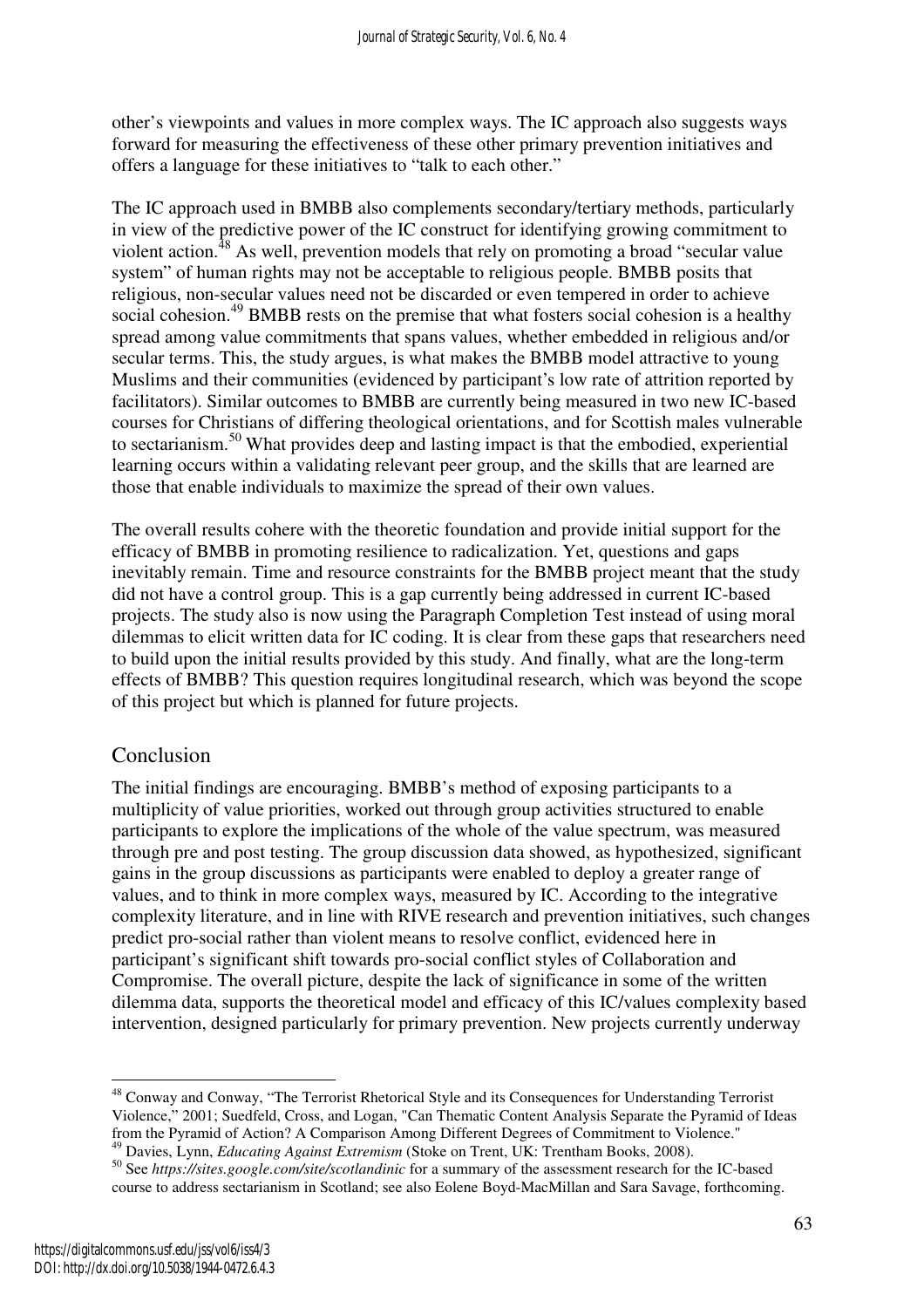are examining the long-term effects of the intervention as well as the model's effectiveness in cross-cultural, cross-extremisms adaptations.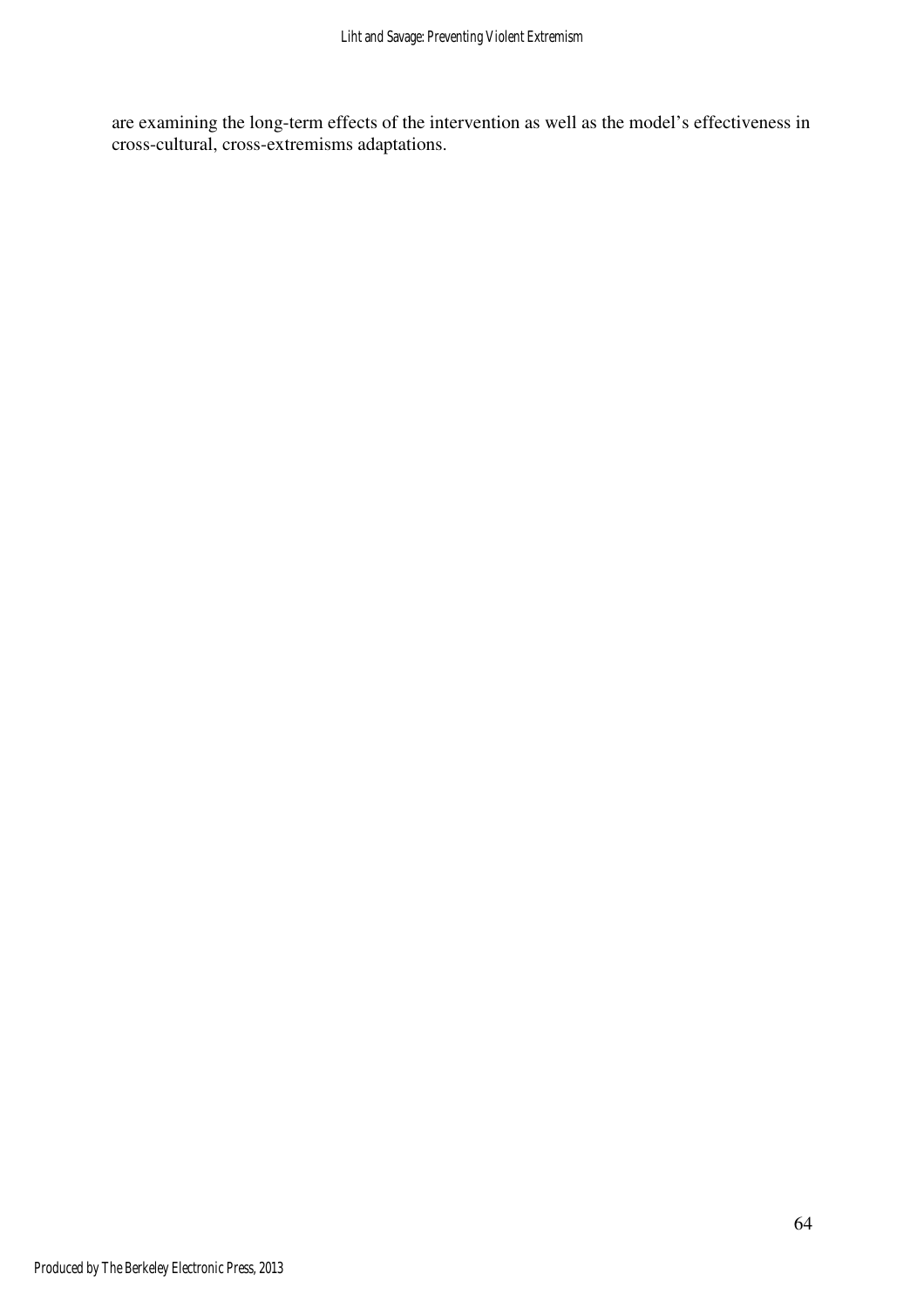# **Appendix: Moral Dilemmas**

After a racist attack on two Somali women, some neighbours in Oxfordshire organize a committee to raise awareness and to press for any racist attacker to be brought to justice. Amina, a twenty-two year old journalism trainee is assigned to the roughest areas in which to gather information about victims and attackers. Although Amina is highly motivated to help the committee, her husband does not want her to be put at risk through digging information. She reasoned with him about the injustice women were suffering, and how little the police were doing. Amina's husband replied that there will always be racists around and nothing could be done about it. Please write down… What should Amina do? Why should she take that course of action?

Takfir is a twenty-five year old university student living in London. There he met another Muslim student named Leila. Although Takfir had never dated before, he started seeing Leila and ended up falling in love, and had sexual relations with her. Wanting to do the right thing, Takfir proposed to Leila that they should get married as soon as they can. However, Leila had accepted a student grant that requires that she remains single until she finishes her degree in three years. She wants to carry on with the relationship as it is, but without making it public. Please write down… What should Takfir do? Why should he take that course of action?

Fatima is a Sixth Form College student. Fatima always did well in school, but she was never encouraged by her parents to go to university. However, because Fatima received top national level scores in her chemistry and biology A Levels, her college tutor insists that she accepts an offer from a top university in London. Her parents would pay her tuition if she asked them, but this would mean that her parents would not have enough money to send back to Fatima's uncle in Egypt. Fatima's uncle has lost his job and can now barely support his family. Please write down… What should Fatima do? Why should she take that course of action?

Husain is a twenty-three year old waiter in Liverpool. After taking restaurant management courses and working hard for years, Husain finally got a new job in one of the best restaurants in Liverpool's Met Quarter. This means a lot to him because he will now be able to afford the tuition for his young son to attend the local Islamic school. However, one of Husain's new duties will be serve alcoholic drinks. He had managed to avoid doing this in previous jobs - on the grounds of it being against his religion's teachings. He tried to persuade his new manager, but the manager said that if no one else is available, Husain will have to serve drinks if he is to remain in the job. Please write down... What should Husain do? Why should he take that course of action?

Jessica, an accountant working in Manchester, recently married a man named Tamerlane. Jessica helps her sick mother every week, cooking and cleaning, and taking her mother to the Alzheimer's clinic in Manchester town centre. And now, suddenly Tamerlane's father falls ill. Tamerlane has no brothers or sisters, and he is insisting to Jessica that they move to Leicester to be near his father. Jessica does have a brother in Manchester, but he is not a reliable person. Whenever the brother has been left in charge, their mother's health deteriorates drastically. To convince Jessica to move to Leicester, Tamerlane reminds Jessica that a woman's place is, at the end of the day, to be with her husband. She can let her brother sort out her mother's needs. Please write down… What should Jessica do? Why should he take that course of action?